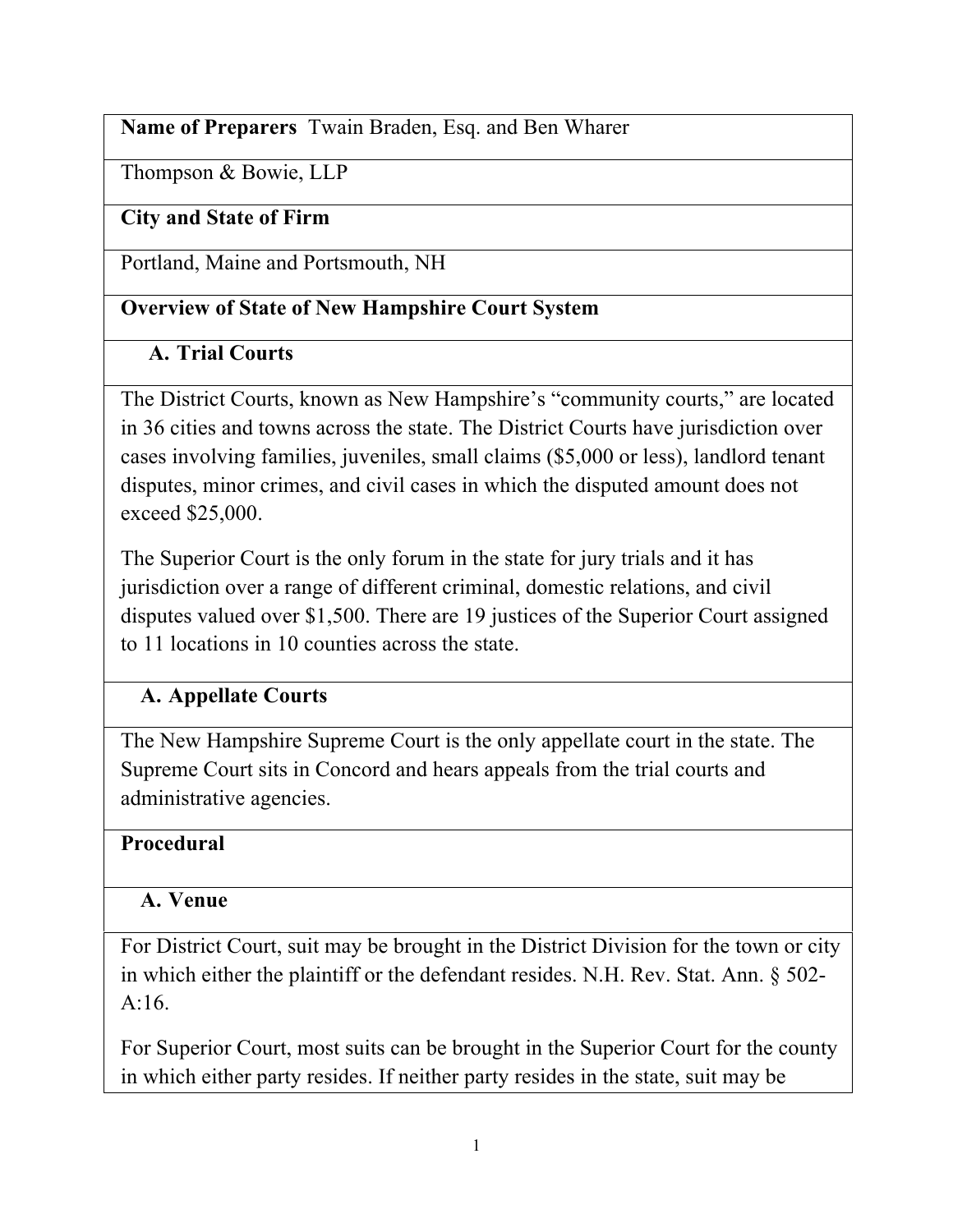brought in any county. N.H. Rev. Stat. Ann. § 507:9. Suits involving a specific piece of real property must be brought in the county in which that property is located.

# **B. Statute of Limitations**

**Real Estate:** N.H. Rev. Stat. Ann. § 508:2:

I. No action for the recovery of real estate shall be brought after 20 years from the time the right to recover first accrued to the party claiming it or to some persons under whom the party claims.

II. No action for the recovery of real estate pursuant to rights based on a possibility of reverter, right of re-entry, or executory interest shall be brought after 5 years from the time the right to recover possession or the right of re-entry first accrued to the party claiming it or to some persons under whom the party claims.

**All Personal Actions (Including Wrongful Death):** N.H. Rev. Stat. § 508:4(I): I. Except as otherwise provided by law, all personal actions, except actions for slander or libel, may be brought only within 3 years of the act or omission complained of, except that when the injury and its causal relationship to the act or omission were not discovered and could not reasonably have been discovered at the time of the act or omission, the action shall be commenced within 3 years of the time the plaintiff discovers, or in the exercise of reasonable diligence should have discovered, the injury and its causal relationship to the act or omission complained of.

II. Personal actions for slander or libel, unless otherwise provided by law, may be brought only within 3 years of the time the cause of action accrued.

Additionally, for personal claims resulting from conduct which occurred before July 1, 1986, plaintiffs have the benefit of both the common law discovery rule and the 6-year statute of limitations which was in place until June 30, 1986.

**Sexual Assault:** N.H. Rev. Stat. Ann. § 508:4-g:

A person, alleging to have been subjected to any offense under RSA 632-A or an offense under RSA 639:2, who was under 18 years of age when the alleged offense occurred, may commence a personal action based on the incident within the later of:

I. Twelve years of the person's eighteenth birthday; or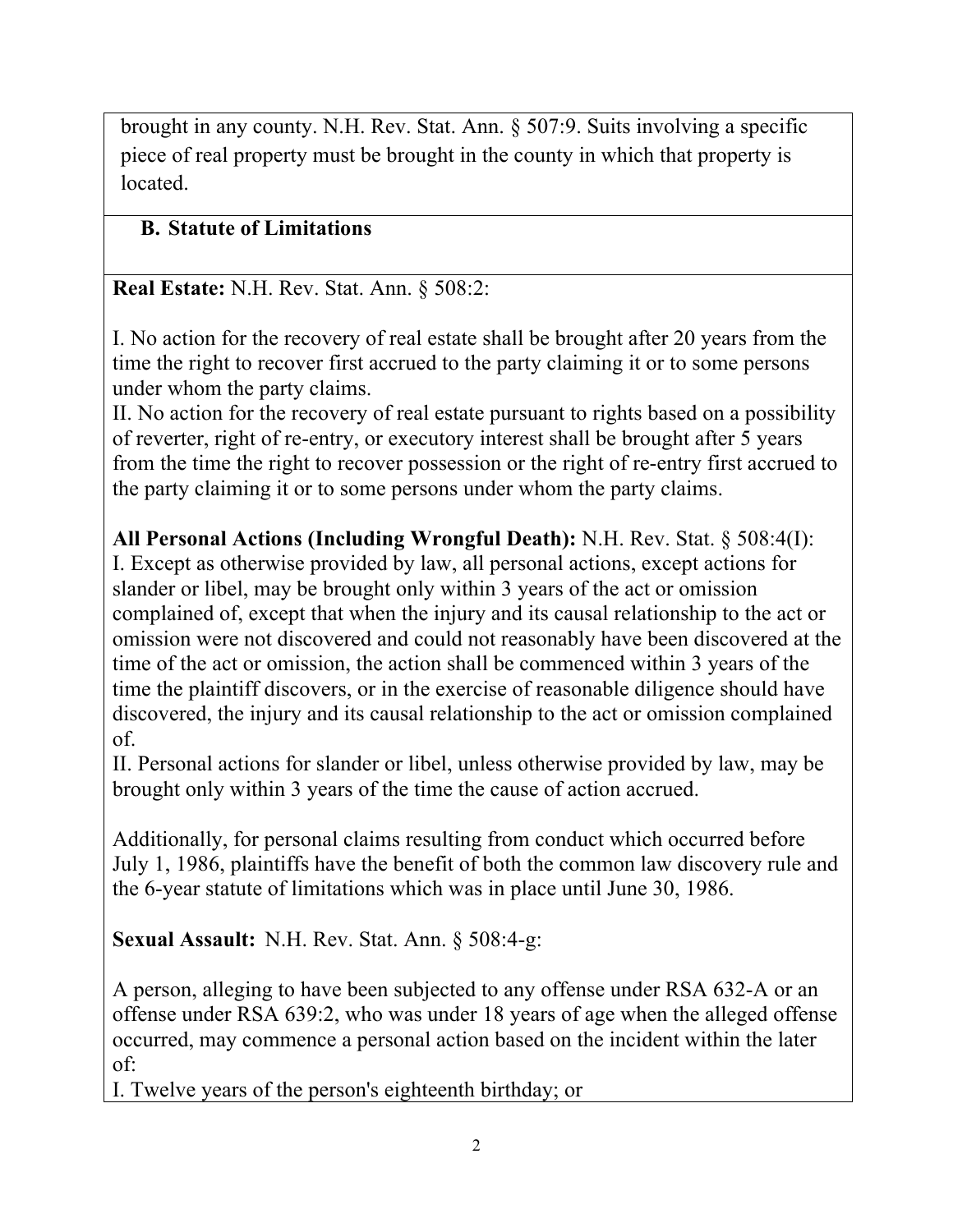II. Three years of the time the plaintiff discovers, or in the exercise of reasonable diligence should have discovered, the injury and its causal relationship to the act or omission complained of.

## **Minors and Mentally Incompetent**: N.H. Rev. Stat. Ann. § 508:8:

An infant or mentally incompetent person may bring a personal action within 2 years after such disability is removed.

### **Statute Of Limitations Savings Provision:** N.H. Rev. Stat. Ann. § 508:10:

If judgment is rendered against the plaintiff in an action brought within the time limited therefor, or upon a writ of error thereon, and the right of action is not barred by the judgment, a new action may be brought thereon in one year after the judgment.

**Insured**: N.H. Rev. Stat. Ann. § 407:15

The insurer shall provide written notice to the insured of any denial of coverage. The notice shall inform the insured that any action based upon the denial shall be barred by law if not commenced within 12 months from the date of the written denial.

#### **C. Time for Filing an Answer**

Under Superior Court Rule 9(a), a defendant has 30 days after service of process to file an answer.

This new rule eliminated the old practice whereby, in actions at law, the defendant's entry of an appearance operated as a general denial of all allegations of the plaintiff's writ.

### **D. Dismissal Re-Filing of Suit**

The New Hampshire Supreme Court has held that "[b]efore the plaintiff opens his case to the jury, the trial court has discretion to deny a motion for voluntary nonsuit without prejudice unless it would be manifestly unjust to the other side to do so. Cadle Co. v. Proulx, 725 A.2d 670, 671 (N.H. 1999)(referring to Total Service, Inc. v. Promotional Printers, Inc., 525 A.2d 273, 275 (N.H. 1987)). The decision of the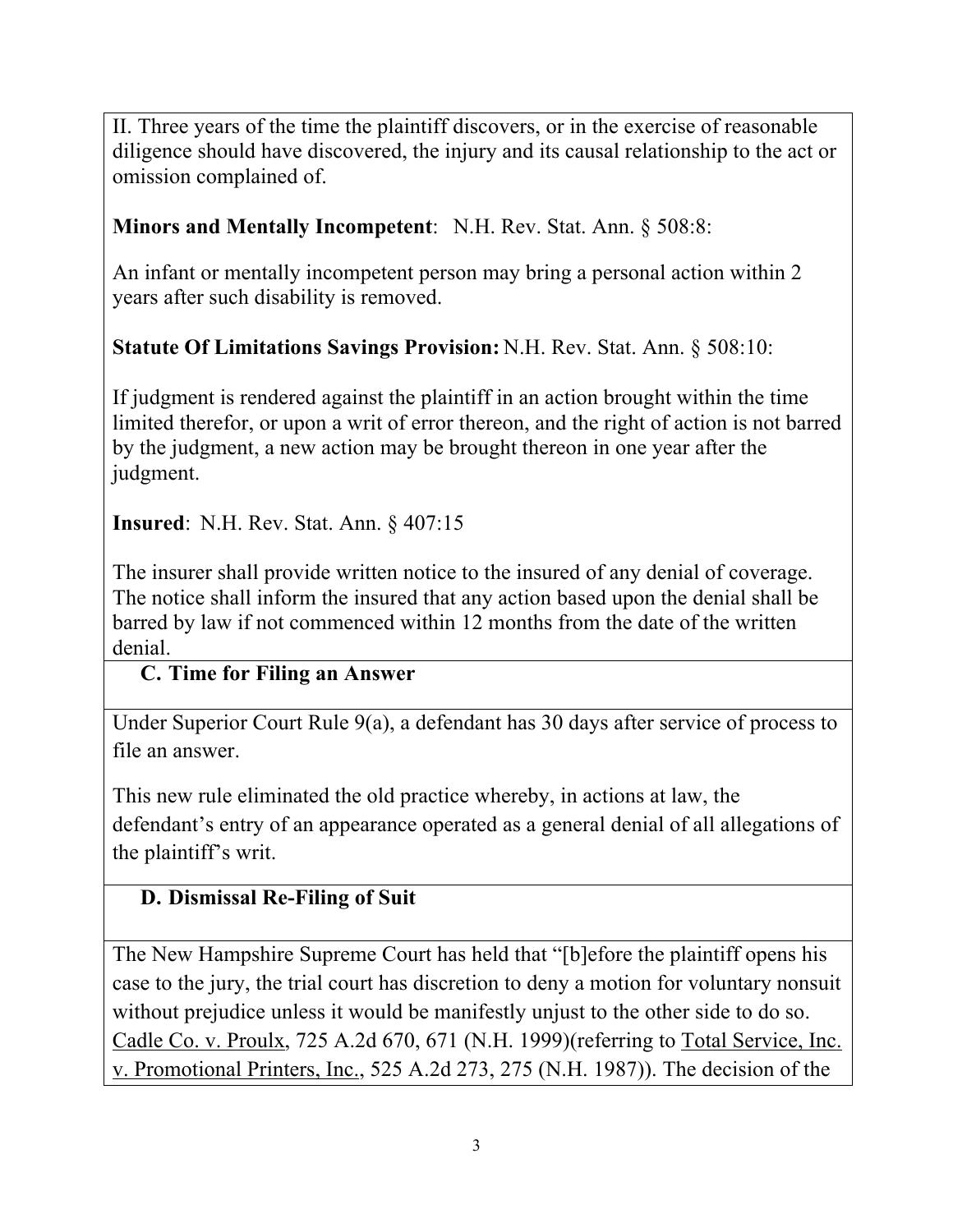trial court will be upheld absent abuse of discretion. Id.

Additionally, pursuant to N.H. Rev. Stat. Ann. § 508:10:

If judgment is rendered against the plaintiff in an action brought within the time limited therefor, or upon a writ of error thereon, and the right of action is not barred by the judgment, a new action may be brought thereon in one year after the judgment.

# **Liability**

# **A. Negligence**

For a plaintiff to recover from a defendant on a claim for negligence, the plaintiff must establish that (1) the defendant owed the plaintiff a duty; (2) the defendant breached this duty; and (3) the breach proximately caused the plaintiff's injuries. See Coan v. New Hampshire Dep't of Envtl. Servs., 8 A.3d 109, 115 (N.H. 2010).

**Comparative Fault:** N.H. Rev. Stat. Ann. § 507:7-d provides that:

Contributory fault shall not bar recovery in an action by any plaintiff or plaintiff's legal representative, to recover damages in tort for death, personal injury or property damage, if such fault was not greater than the fault of the defendant, or the defendants in the aggregate if recovery is allowed against more than one defendant, but the damages awarded shall be diminished in proportion to the amount of fault attributed to the plaintiff by general verdict. The burden of proof as to the existence or amount of fault attributable to a party shall rest upon the party making such allegation.

# **B. Negligence Defenses**

Recognized defenses include comparative fault, assumption of risk (express, primary implied and secondary implied), statute of limitations, Sudden Emergency Doctrine, official immunity, and lack of duty.

New Hampshire recognizes the traditional approach to premise liability whereby "a premises owner is subject to liability for harm caused to entrants on the premises if the harm results either from: (1) the owner's failure to carry out his activities with reasonable care; or (2) the owner's failure to remedy or give warning of a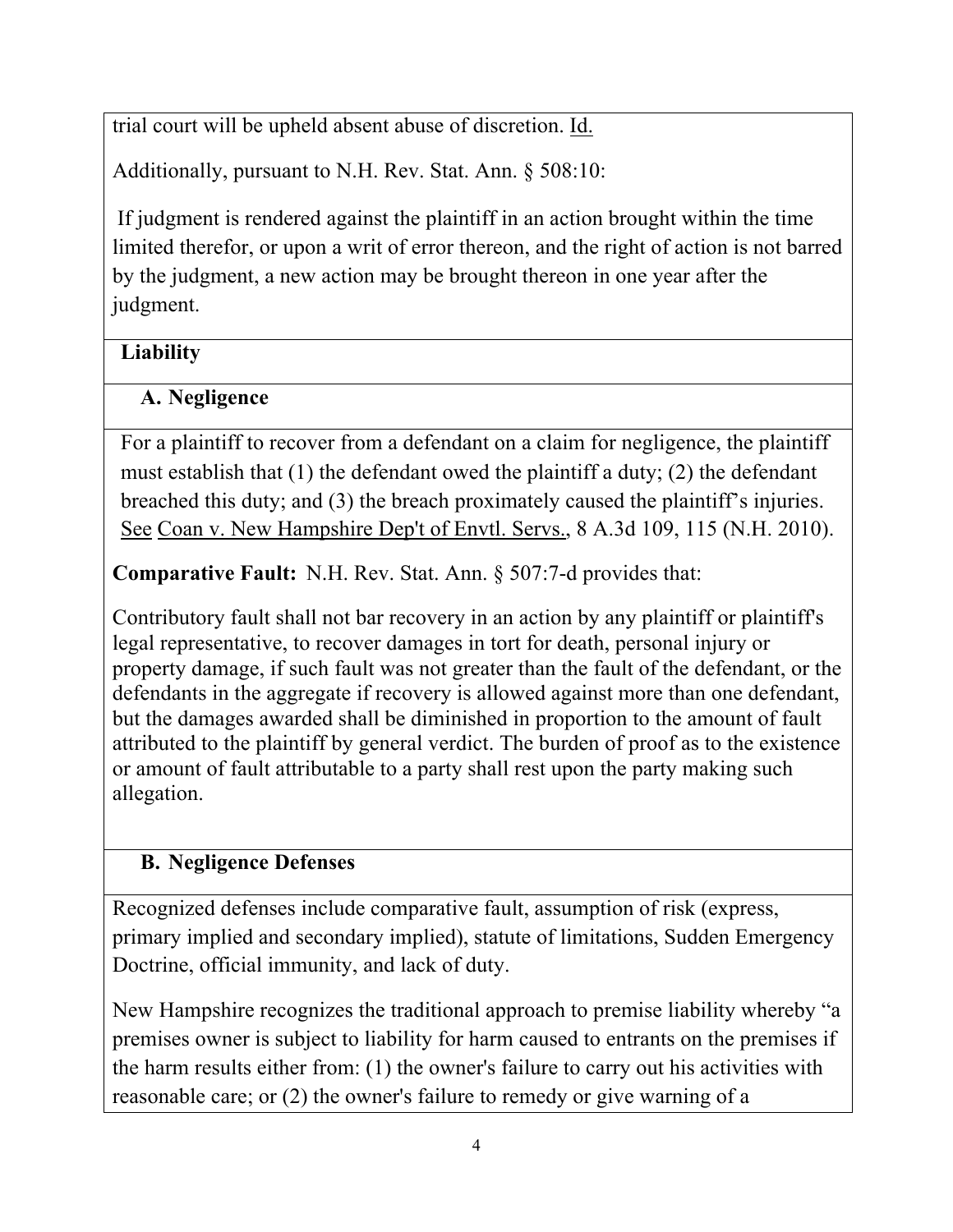Recognized defenses include comparative fault, assumption of risk (express, primary implied and secondary implied), statute of limitations, Sudden Emergency Doctrine, official immunity, and lack of duty.

New Hampshire recognizes the traditional approach to premise liability whereby "a premises owner is subject to liability for harm caused to entrants on the premises if the harm results either from: (1) the owner's failure to carry out his activities with reasonable care; or (2) the owner's failure to remedy or give warning of a dangerous condition of which he knows or in the exercise of reasonable care should know." Rallis v. Demoulas Super Markets, Inc., 977 A.2d 527, 531 (N.H. 2009).

## **C. Gross Negligence, Recklessness, willful and wanton misconduct**

New Hampshire does not recognize a cause of action for gross negligence.

However, if the defendant's conduct is willful and wanton, this may permit the plaintiff to receive enhanced damages. See Vratsenes v. N. H. Auto, Inc., 289 A.2d 66, 68 (N.H. 1972) ([W]hen the act involved is wanton, malicious, or oppressive, the compensatory damages awarded may reflect the aggravating circumstances.")

## **D. Negligent Hiring and Retention**

New Hampshire recognizes "a cause of action against an employer for negligently hiring or retaining an employee that the employer knew or should have known was unfit for the job so as to create a danger of harm to third persons." Marquay v. Eno, 662 A.2d 272, 280 (N.H. 1995). This cause of action is distinct from one based upon the doctrine of *respondeat superior* and is a theory of direct, not vicarious, liability. See Cutter v. Town of Farmington, 498 A.2d 316, 320 (N.H. 1985). The New Hampshire Supreme Court has cited Restatement (Second) of Agency § 213 (1958) favorably, which provides that "[a] person conducting an activity through servants or agents is subject to liability for harm resulting from his conduct if he is negligent or reckless ... in the employment of improper persons." Id.

However, "a cause of action for negligent hiring or retention . . . does not lie whenever an unfit employee commits a criminal or tortious act consistent with a known propensity. Marquay, 662 A.2d at 280 (citation omitted). Instead, "the plaintiff must establish some casual connection between the plaintiff's injury and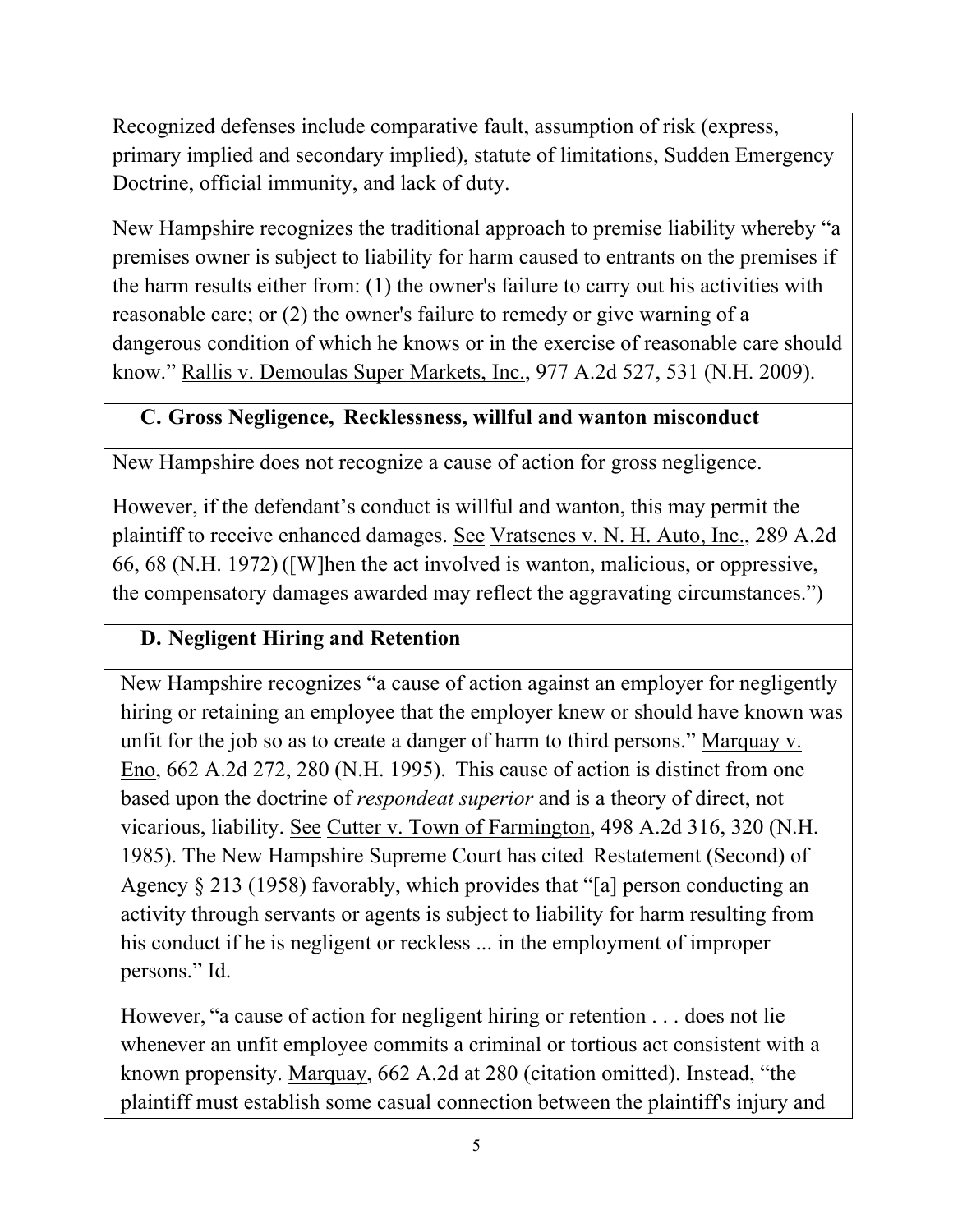## **E. Negligent Entrustment**

New Hampshire recognizes a cause of action based on negligent entrustment. The New Hampshire Supreme Court has held that "the owner of a motor vehicle may be held liable for an injury to a third person resulting from the operation of a vehicle which he has entrusted to one whose incompetency to operate it ... is known or should have been known to him." Chalmers v. Harris Motors, 179 A.2d 447, 450 (N.H. 1962). To succeed on a negligent entrustment claim, the plaintiff must prove not only the driver's incompetence, but also the owner's knowledge of that incompetence. Burley v. Hudson, 448 A.2d 375, 377 (N.H. 1982). Evidence of incompetence includes "age, bad habits, dangerous propensities, carelessness, recklessness, or habitual driving while under the influence of alcohol." Hanover Ins. Co. v. Grondin, 402 A.2d 174, 177 (N.H. 1979).

## **F. Dram Shop**

New Hampshire's Dram Shop statute is contained in N.H. Rev. Stat. Ann. §507-F. The statute provides "the exclusive remedy against a defendant for claims by those suffering damages based on the defendant's service of alcoholic beverages." N.H. Rev. Stat. Ann. § 507-F:8. The statute creates two classes of liability: one for negligence and one for recklessness.

# **Negligence:**

N.H. Rev. Stat. Ann. § 507-F:4 provides that:

I. A defendant who negligently serves alcoholic beverages to a minor or to an intoxicated person is liable for resulting damages, subject to the provisions of this chapter.

II. Service of alcoholic beverages to a minor or to an intoxicated person is negligent if the defendant knows or if a reasonably prudent person in like circumstances would know that the person being served is a minor or is intoxicated.

III. Proof of service of alcoholic beverages to a minor without request for proof of age as required by RSA 179:8 shall be admissible as evidence of negligence.

IV. Service of alcoholic beverages by a defendant to an adult person who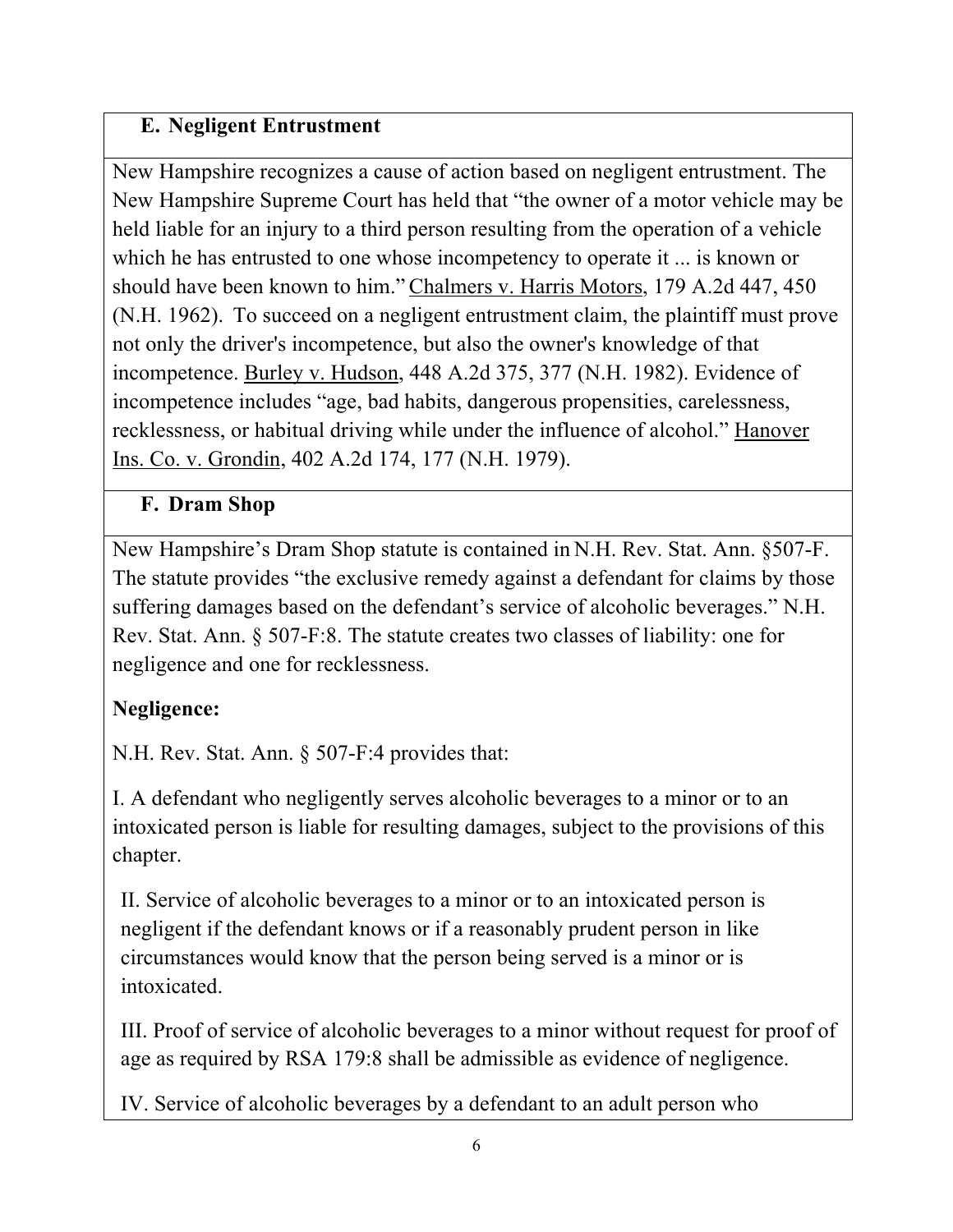subsequently serves a minor off the premises or who is legally permitted to serve a minor does not constitute service to the minor unless a reasonably prudent person in like circumstances would know that such subsequent service is reasonably likely to occur and is illegal.

V. A defendant does not have a duty to investigate whether a person being served alcoholic beverages intends to serve the alcoholic beverages to other persons off the premises.

VI. A defendant is not chargeable with knowledge of a person's consumption of alcoholic beverages or other drugs off the defendant's premises, when the person misrepresents such consumption or the amount of such consumption, unless the defendant's service to such person qualifies as reckless under RSA 507-F:5.

VII. A defendant is not under a duty to recognize signs of a person's intoxication other than those normally associated with the consumption of alcoholic beverages except for intoxication resulting in whole or in part from other drugs consumed on defendant's premises with defendant's actual or constructive knowledge.

# **Recklessness**

N.H. Rev. Stat. Ann. § 507-F:5 provides:

I. A person who becomes intoxicated may bring an action against a defendant for serving alcoholic beverages only when the server of such beverages is reckless. The service of alcoholic beverages is reckless when a defendant intentionally serves alcoholic beverages to a person when the server knows, or a reasonable person in his position should have known, that such service creates an unreasonable risk of physical harm to the drinker or to others that is substantially greater than that which is necessary to make his conduct negligent.

II. A defendant who recklessly provides alcoholic beverages to another is liable for resulting damages.

III. Specific serving practices that are admissible as evidence of reckless conduct include, but are not limited to, the following:

(a) Active encouragement of intoxicated persons to consume substantial amounts of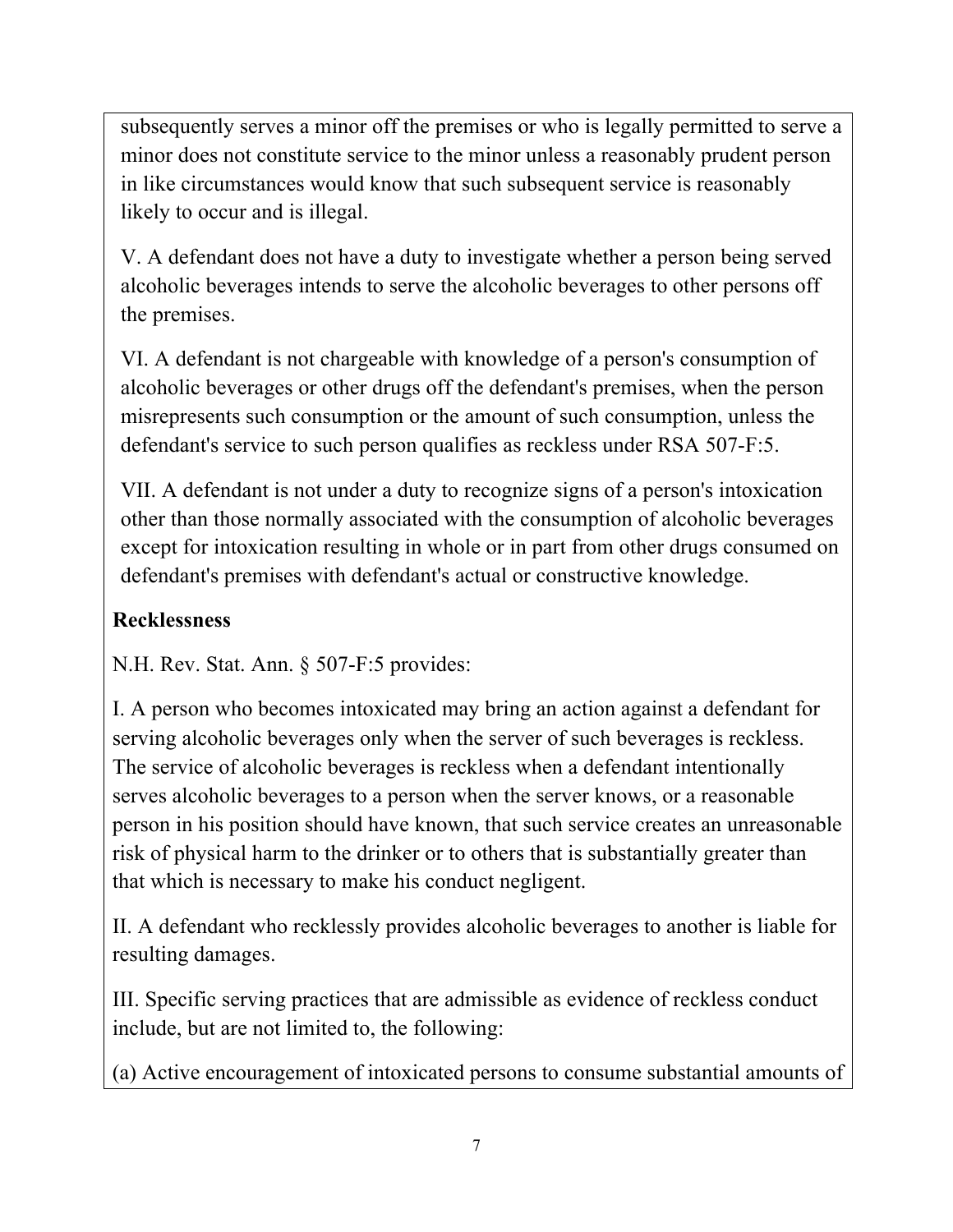alcoholic beverages.

(b) Service of alcoholic beverages to a person, 16 years of age or under, when the server knows or should reasonably know the patron's age.

(c) Service of alcoholic beverages to a patron that is so continuous and excessive that it creates a substantial risk of death by alcohol poisoning.

(d) The active assistance by a defendant of a patron into a motor vehicle when the patron is so intoxicated that such assistance is required, and the defendant knows or should know that the intoxicated person intends to operate the motor vehicle.

## **Defenses**

The statute also provides a defense for responsible business practices under N.H. Rev. Stat. Ann. § 507-F:6.

## **G. Joint and Several Liability**

In cases involving multiple defendants, the relative fault of each defendant must be analyzed separately. Under New Hampshire law, the common law of joint and several liability has been modified to provide for several liability only for parties that are less than 50% at fault. Additionally, a defendant can request that the jury apportion fault to a non-party, including an immune tortfeasor or a defendant that settled before trial. See DeBenedetto v. CLD Consulting Engineers, Inc., 903 A.2d 969 (N.H. 2006).

N.H. Rev. Stat. Ann. § 507:7-e provides that:

I. In all actions, the court shall:

(a) Instruct the jury to determine, or if there is no jury shall find, the amount of damages to be awarded to each claimant and against each defendant in accordance with the proportionate fault of each of the parties; and

(b) Enter judgment against each party liable on the basis of the rules of joint and several liability, except that if any party shall be less than 50 percent at fault, then that party's liability shall be several and not joint and he shall be liable only for the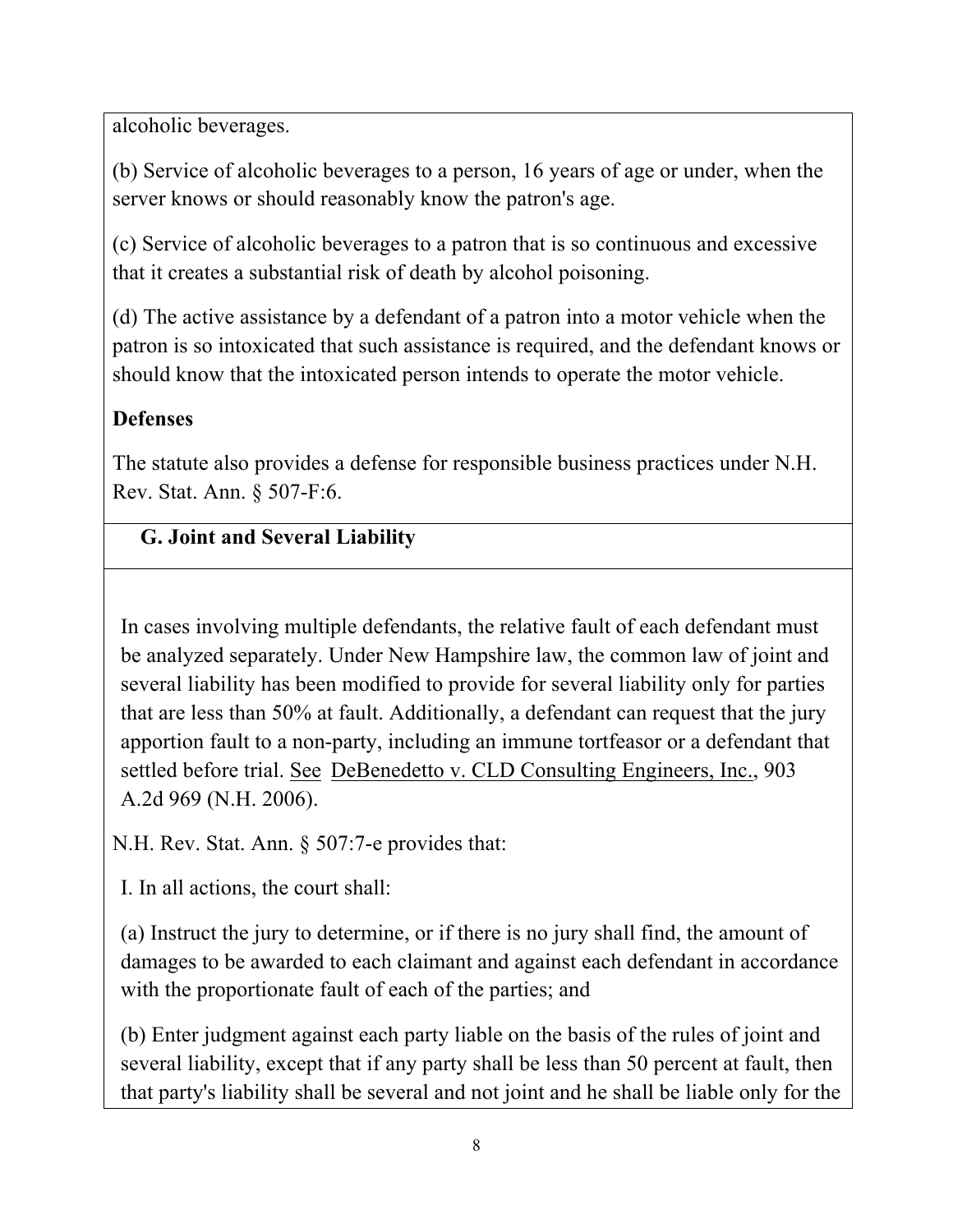In cases involving multiple defendants, the relative fault of each defendant must be analyzed separately. Under New Hampshire law, the common law of joint and several liability has been modified to provide for several liability only for parties that are less than 50% at fault. Additionally, a defendant can request that the jury apportion fault to a non-party, including an immune tortfeasor or a defendant that settled before trial. See DeBenedetto v. CLD Consulting Engineers, Inc., 903 A.2d 969 (N.H. 2006).

N.H. Rev. Stat. Ann. § 507:7-e provides that:

I. In all actions, the court shall:

(a) Instruct the jury to determine, or if there is no jury shall find, the amount of damages to be awarded to each claimant and against each defendant in accordance with the proportionate fault of each of the parties; and

(b) Enter judgment against each party liable on the basis of the rules of joint and several liability, except that if any party shall be less than 50 percent at fault, then that party's liability shall be several and not joint and he shall be liable only for the damages attributable to him.

(c) RSA 507:7-e, I(b) notwithstanding, in all cases where parties are found to have knowingly pursued or taken active part in a common plan or design resulting in the harm, grant judgment against all such parties on the basis of the rules of joint and several liability.

II. In all actions, the damages attributable to each party shall be determined by general verdict, unless the parties agree otherwise, or due to the presence of multiple parties or complex issues the court finds the use of special questions necessary to the determination. In any event, the questions submitted to the jury shall be clear, concise, and as few in number as practicable, and shall not prejudice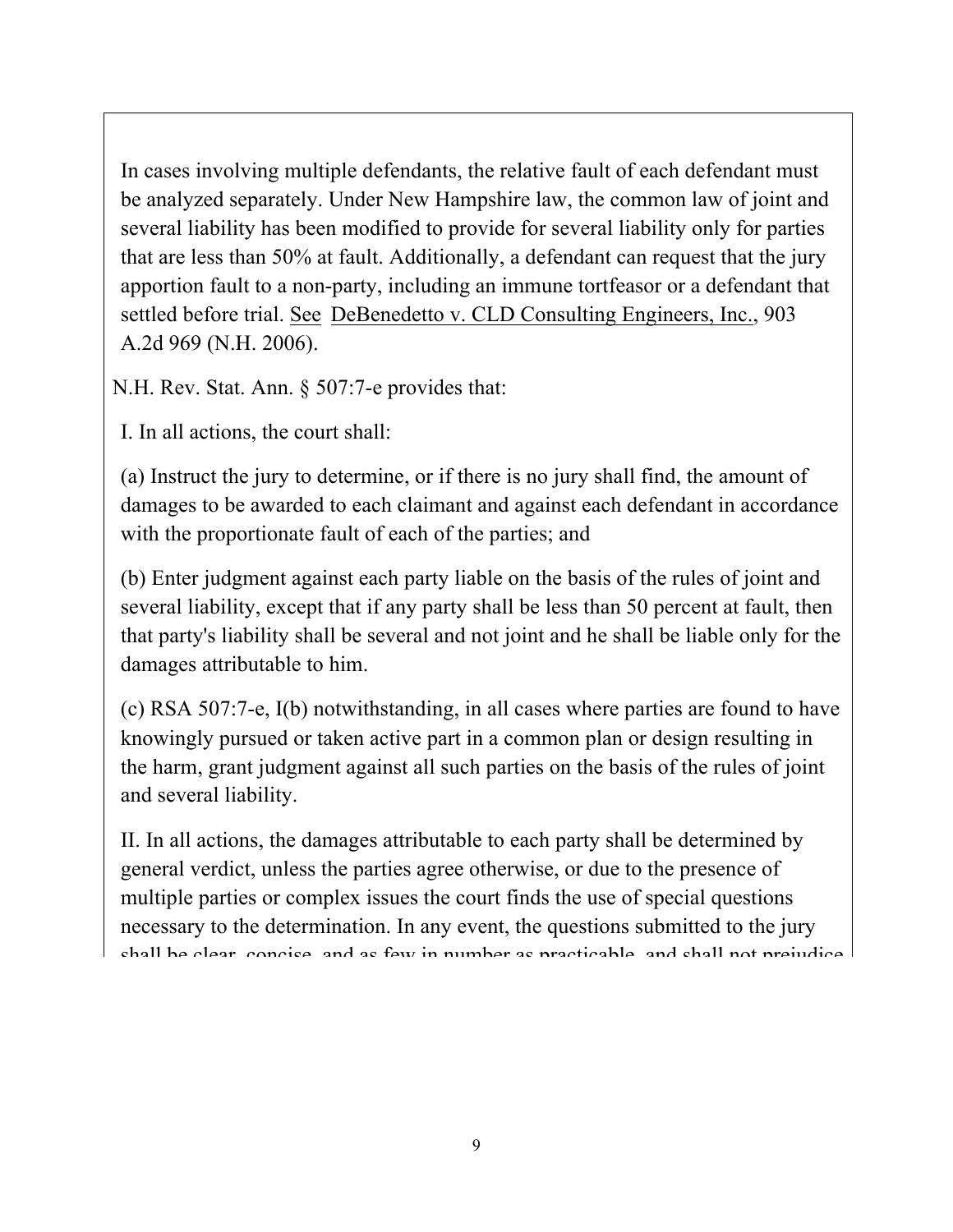N.H. Rev. Stat. Ann. § 556:12 provides that:

I. If the administrator of the deceased party is plaintiff, and the death of such party was caused by the injury complained of in the action, the mental and physical pain suffered by the deceased in consequence of the injury, the reasonable expenses occasioned to the estate by the injury, the probable duration of life but for the injury, and the capacity to earn money during the deceased party's probable working life, may be considered as elements of damage in connection with other elements allowed by law, in the same manner as if the deceased had survived.

II. In addition, the trier of fact may award damages to a surviving spouse of the decedent for the loss of the comfort, society, and companionship of the deceased; however, where fault on the part of the decedent or the surviving spouse is found to have caused, in whole or in part, the loss complained of, damages recoverable shall be subject to diminution to the extent and in the manner provided for in RSA 507:7-d (comparative fault statute). In no event shall damages awarded under this paragraph exceed \$150,000.

III. In addition, where the decedent is a parent of a minor child or children, the trier of fact may award damages to such child or children for the loss of familial relationship, whether caused intentionally or by negligent interference; where the decedent is a minor child with a surviving parent or parents, the trier of fact may award damages to such parent or parents for the loss of familial relationship, whether caused intentionally or by negligent interference. However, where fault on the part of the decedent or the claimant is found to have caused, in whole or in part, the loss complained of, damages recoverable shall be subject to diminution to the extent and in the manner provided for in RSA 507:7-d. For purposes of this paragraph, loss of familial relationship shall include the loss of the comfort, society, affection, guidance, and companionship of the deceased. In no event shall damages awarded under this paragraph exceed \$50,000 per individual claimant.

### **I. Vicarious Liability Agency**

A principal may be vicariously liable for the actions of an agent under New Hampshire law. Whether an agency relationship has been established is a question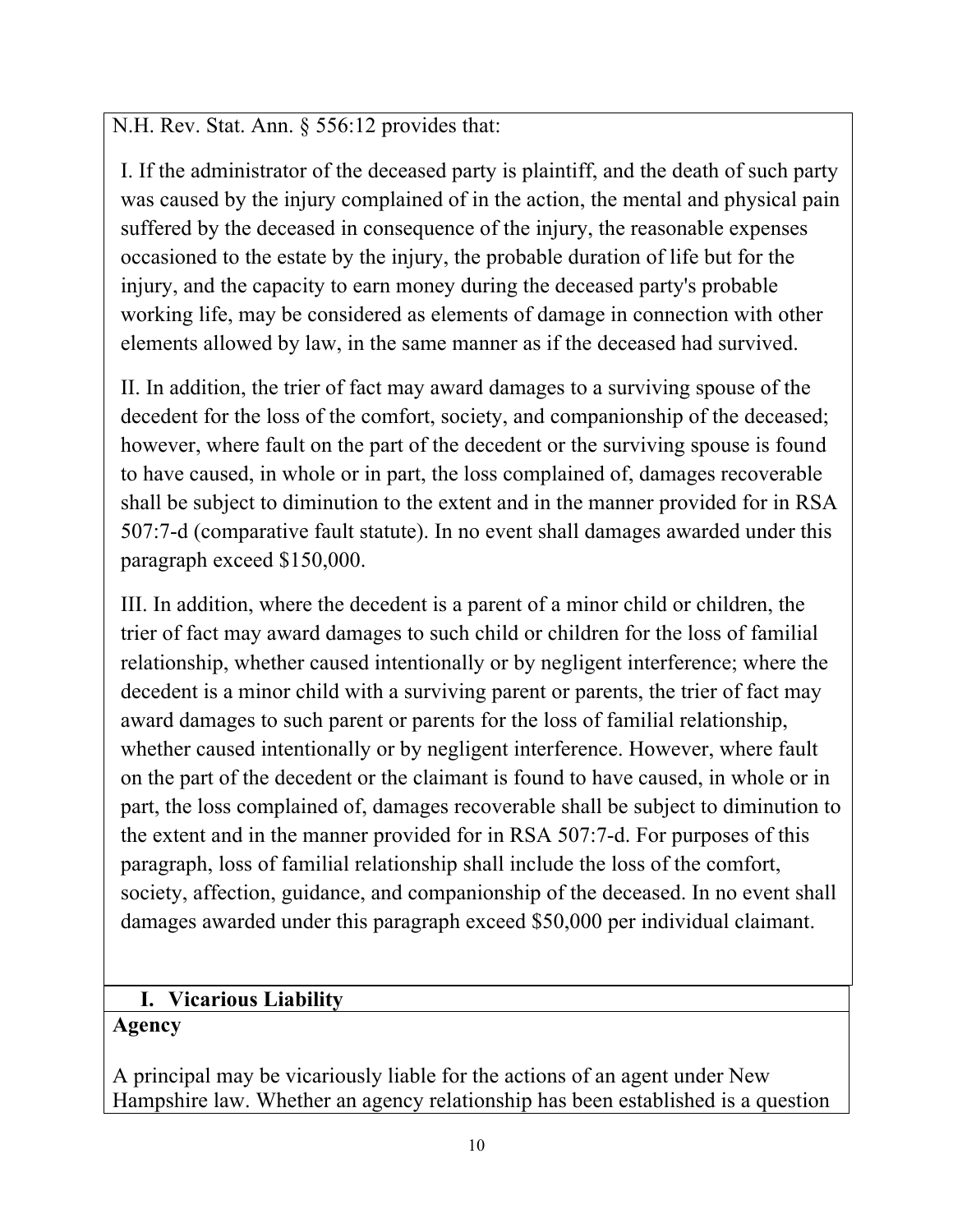of fact. Herman v. Monadnock PR-24 Training Council, 802 A.2d 1187 (N.H. 2002). "An agency relationship, or lack thereof, does not turn solely upon the parties' belief that they have or have not created one." Id. Rather, the necessary factual elements to establish agency involve: (1) authorization from the principal that the agent shall act for him or her; (2) the agent's consent to so act; and (3) the understanding that the principal is to exert some control over the agent's actions. Id.

# **Respondeat Superior**

An employer may also be vicariously liable for the actions of an employee. In Hunter v. R.G. Watkins & Son, Inc., 265 A.2d 15 (N.H. 1970), the New Hampshire Supreme Court adopted the "totality of the circumstances test," requiring consideration of many factors, including the criteria set forth in Restatement (Second) of Agency § 220 (1958). Noting that the "control factor" had been overemphasized in judicial reasoning, the court in Hunter concluded that the inquiry into whether an employer-employee relationship existed would focus instead on, whether under all of the facts, "the community would consider the person an employee." Hunter, 265 A.2d at 17.

# **J. Exclusivity of Workers' Compensation**

N.H. Rev. Stat. Ann. § 281-A:8 provides that:

I. An employee of an employer subject to this chapter shall be conclusively presumed to have accepted the provisions of this chapter and, on behalf of the employee or the employee's personal or legal representatives, to have waived all rights of action whether at common law or by statute or provided under the laws of any other state or otherwise:

(a) Against the employer or the employer's insurance carrier or an association or group providing self-insurance to a number of employers; and

(b) Except for intentional torts, against any officer, director, agent, servant or employee acting on behalf of the employer or the employer's insurance carrier or an association or group providing self-insurance to a number of employers.

II. The spouse of an employee entitled to benefits under this chapter, or any other person who might otherwise be entitled to recover damages on account of the employee's personal injury or death, shall have no direct action, either at common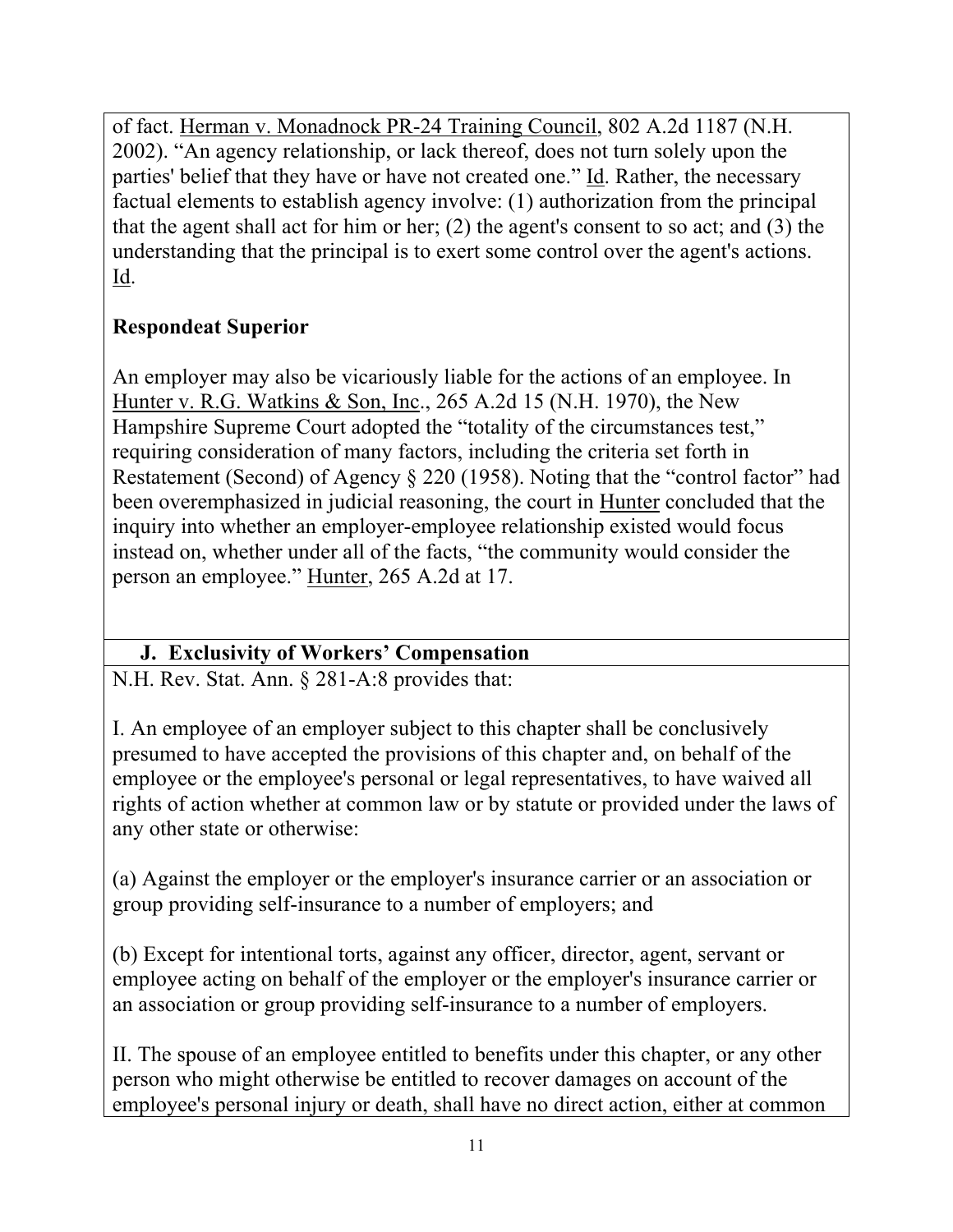law or by statute or otherwise, to recover for such damages against any person identified in subparagraph I(a) or (b).

III. Nothing in this chapter shall derogate from any rights a former employee may have under common law or other statute to recover damages for wrongful termination of, or constructive discharge from, employment. However, if a former employee makes a claim under this chapter for compensation for injuries allegedly caused by such wrongful termination or constructive discharge, the employee shall be deemed to have elected the remedies of this chapter, and to have waived rights to recover damages for such wrongful termination or constructive discharge under common law or other statute. Similarly, if a former employee brings an action under common law or other statute to recover damages for such wrongful termination or constructive discharge, the employee shall be deemed to have waived claims under this chapter for compensation allegedly caused by such termination or discharge.

#### **Damages**

### **A. Statutory Caps on Damages**

The New Hampshire Supreme Court has held unconstitutional a \$250,000 cap on non-economic damages in medical malpractice cases. Carson v. Maurer, 424 A.2d 825, 836 (N.H. 1980). It has also held unconstitutional an \$875,000 cap on noneconomic damages in personal injury cases. Brannigan v. Usitalso, 587 A.2d 1232, 1233 (N.H. 1991).

In wrongful death actions, there is a \$150,000 cap on damages to surviving spouses of the decedent. Further, if the decedent was a parent, the jury can award additional damages up to \$50,000. See N.H. Rev. Stat. Ann. § 556:12.

### **B. Compensatory Damages for Bodily Injury Medical Expenses**

In terms of medical expenses, plaintiffs are entitled to recover the reasonable value of medical expenses incurred to treat their injuries. Leighton v. Sargent, 31 N.H. 119 (1855).

## **Lost Earnings**

In terms of lost earnings, plaintiffs may recover their lost earnings as of the time of trial and also a sum representing the present value of their future lost earnings. While future lost earnings need not be proven with mathematical certainty, "in order to warrant a recovery for impairment of earning capacity in personal injury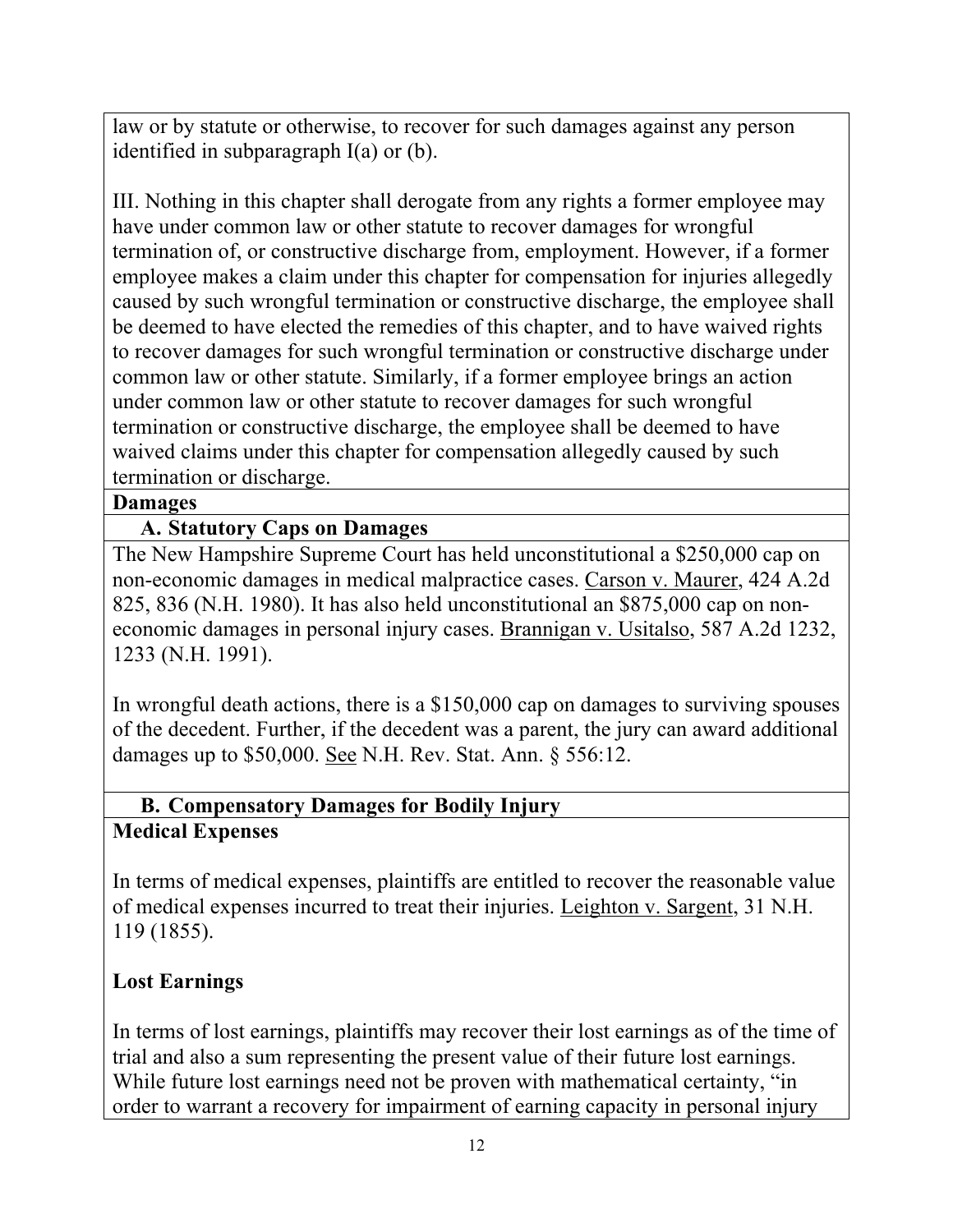actions, the impairment of earning capacity must be shown with reasonable certainty or reasonable probability, and there must be evidence which will permit the jury to arrive at a pecuniary value of the loss." Vachon v. New England Towing, Inc., 148 N.H. 429, 433, 809 A.2d 771, 776 (2002)(quotations and citation omitted).

# **Out-of-Pocket Expenses**

Lastly, in terms of out-of-pocket expenses, plaintiffs can recover miscellaneous expenses they have incurred as a direct result of the defendant's fault. Accordingly, a plaintiff can recover for damage to a vehicle, personal property, and also necessary travel expenses.

## **C. Collateral Source**

New Hampshire courts recognizes the collateral source rule and hold that damages may not be reduced based on payments received by the injured party from sources independent of the defendant. Collateral sources can include insurance, workers' compensation benefits, or retirement benefits. See e.g., Cyr v. J.I. Case Co., 652 A.2d 685, 689 (N.H. 1994).

### **D. Pre-Judgment/Post-Judgment Interest**

**Pre-Judgment Interest**: N.H. Rev. Stat. Ann. § 524:1-a provides that:

In the absence of a demand prior to the institution of suit, in any action on a debt or account stated or where liquidated damages are sought, interest shall commence to run from the time of the institution of suit. This statute shall be inapplicable where the party to be charged pays the money into court in accordance with the rules of the superior court.

**Post-Judgment Interest**: N.H. Rev. Stat. Ann. § 524:1-b provides that:

In all other civil proceedings at law or in equity in which a verdict is rendered or a finding is made for pecuniary damages to any party, whether for personal injuries, for wrongful death, for consequential damages, for damage to property, business or reputation, for any other type of loss for which damages are recognized, there shall be added forthwith by the clerk of court to the amount of damages interest thereon from the date of the writ or the filing of the petition to the date of judgment even though such interest brings the amount of the judgment beyond the maximum liability imposed by law.

**Interest Rate:** N.H. Rev. Stat. Ann. § 336:1(II) provides that: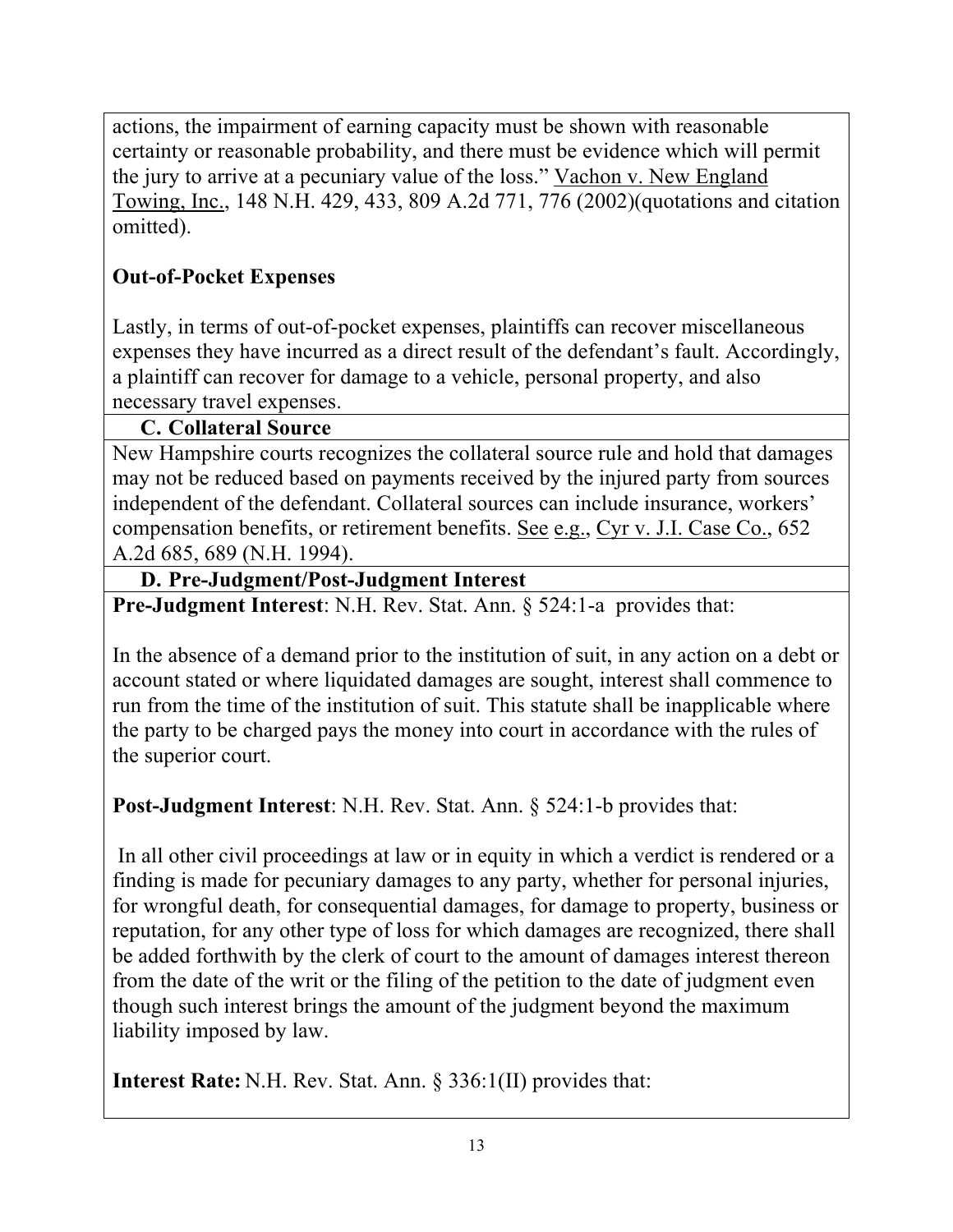II. The annual simple rate of interest on judgments, including prejudgment interest, shall be a rate determined by the state treasurer as the prevailing discount rate of interest on 26-week United States Treasury bills at the last auction thereof preceding the last day of September in each year, plus 2 percentage points, rounded to the nearest tenth of a percentage point. On or before the first day of December in each year, the state treasurer shall determine the rate and transmit it to the director of the administrative office of the courts. As established, the rate shall be in effect beginning the first day of the following January through the last day of December in each year.

### **E. Damages for Emotional Distress**

**Intentional Infliction of Emotional Distress**: "In order to make out a claim for intentional infliction of emotional distress, a plaintiff must allege that a defendant by extreme and outrageous conduct, intentionally or recklessly caused severe emotional distress to another." Tessier v. Rockefeller, 33 A.3d 1118, 1131 (N.H. 2011)(quotations and alterations omitted). "In determining whether conduct is extreme and outrageous, it is not enough that a person has acted with an intent which is tortious or even criminal, or that he has intended to inflict emotional distress, or even that his conduct has been characterized by malice." Mikell v. Sch. Admin. Unit No. 33, 972 A.2d 1050, 1055 (N.H. 2009) (citation and quotations omitted). Instead, "[l]iability has been found only where the conduct has been so outrageous in character, and so extreme in degree, as to go beyond all possible bounds of decency, and to be regarded as atrocious, and utterly intolerable in a civilized community." Id.

**Negligent Infliction of Emotional Distress:** The elements of a claim for negligent infliction of emotional distress include: "(1) causal negligence of the defendant; (2) foreseeability; and (3) serious mental and emotional harm accompanied by objective physical symptoms." O'Donnell v. HCA Health Servs. of N.H., 883 A.2d 319, 324 (N.H. 2005).

## **F. Wrongful Death and/or Survival Action Damages N.H. Rev. Stat. Ann. § 556:12**

I. If the administrator of the deceased party is plaintiff, and the death of such party was caused by the injury complained of in the action, the mental and physical pain suffered by the deceased in consequence of the injury, the reasonable expenses occasioned to the estate by the injury, the probable duration of life but for the injury, and the capacity to earn money during the deceased party's probable working life, may be considered as elements of damage in connection with other elements allowed by law, in the same manner as if the deceased had survived.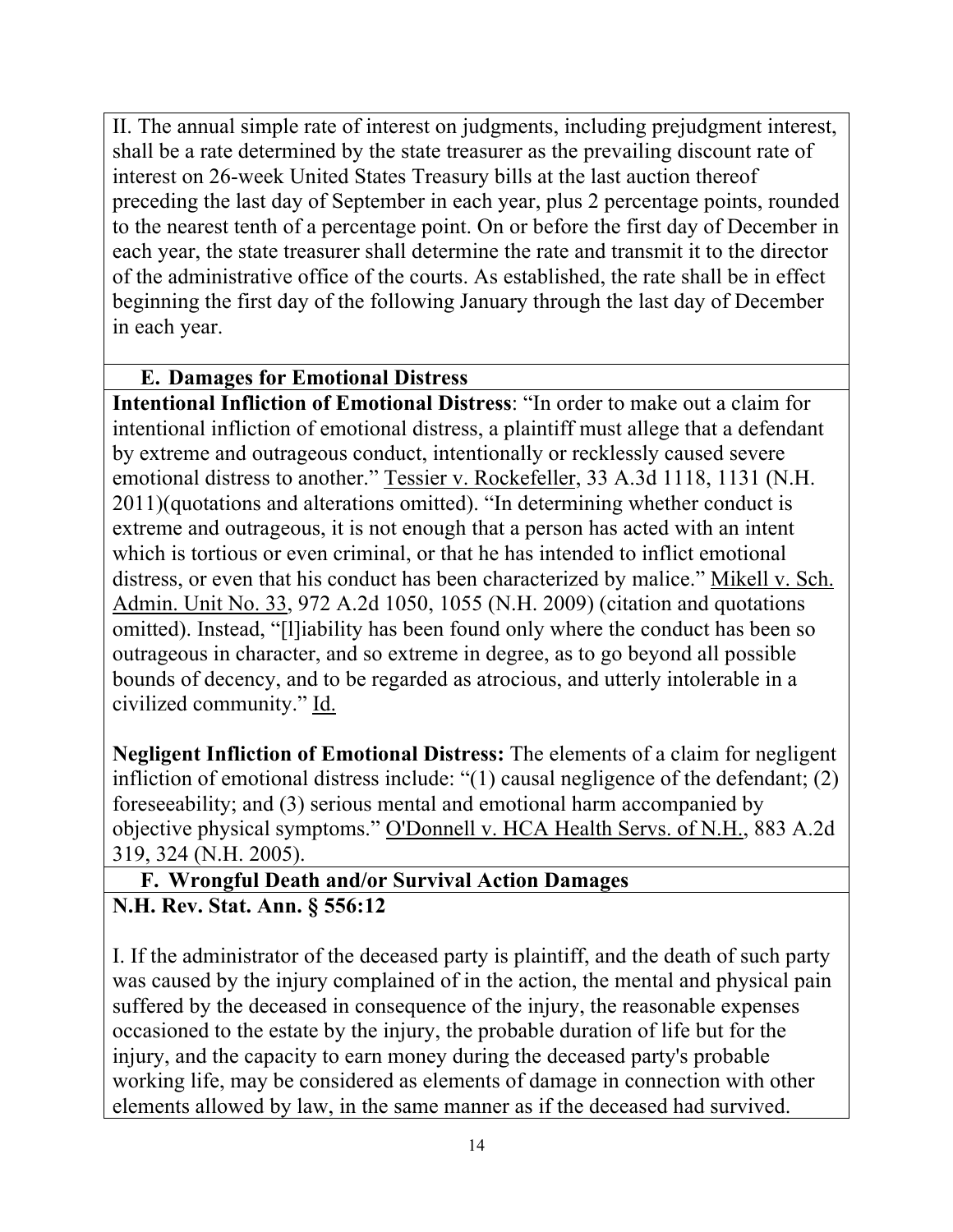II. In addition, the trier of fact may award damages to a surviving spouse of the decedent for the loss of the comfort, society, and companionship of the deceased; however, where fault on the part of the decedent or the surviving spouse is found to have caused, in whole or in part, the loss complained of, damages recoverable shall be subject to diminution to the extent and in the manner provided for in RSA 507:7-d (comparative fault statute). In no event shall damages awarded under this paragraph exceed \$150,000.

III. In addition, where the decedent is a parent of a minor child or children, the trier of fact may award damages to such child or children for the loss of familial relationship, whether caused intentionally or by negligent interference; where the decedent is a minor child with a surviving parent or parents, the trier of fact may award damages to such parent or parents for the loss of familial relationship, whether caused intentionally or by negligent interference. However, where fault on the part of the decedent or the claimant is found to have caused, in whole or in part, the loss complained of, damages recoverable shall be subject to diminution to the extent and in the manner provided for in RSA 507:7-d. For purposes of this paragraph, loss of familial relationship shall include the loss of the comfort, society, affection, guidance, and companionship of the deceased. In no event shall damages awarded under this paragraph exceed \$50,000 per individual claimant.

#### **G. Punitive Damages**

N.H. Rev. Stat. Ann. § 507:16 provides that:

No punitive damages shall be awarded in any action, unless otherwise provided by statute.

The following statutes provide for punitive damages:

N.H. Rev. Stat. Ann. § 359-D:11 (credit services organization breach of contract).

N.H. Rev. Stat. Ann. § 638:24 (wireless telephone cloning).

N.H. Rev. Stat. Ann. § 570-A:11 (wiretapping and eavesdropping).

N.H. Rev. Stat. Ann. § 359-B:16 (consumer credit reporting).

Additionally, punitive damages can be awarded in cases involving federal law. See e.g., American Home Assurance Co. v. Fish, 451 A.2d 358, 360 (N.H. 1982).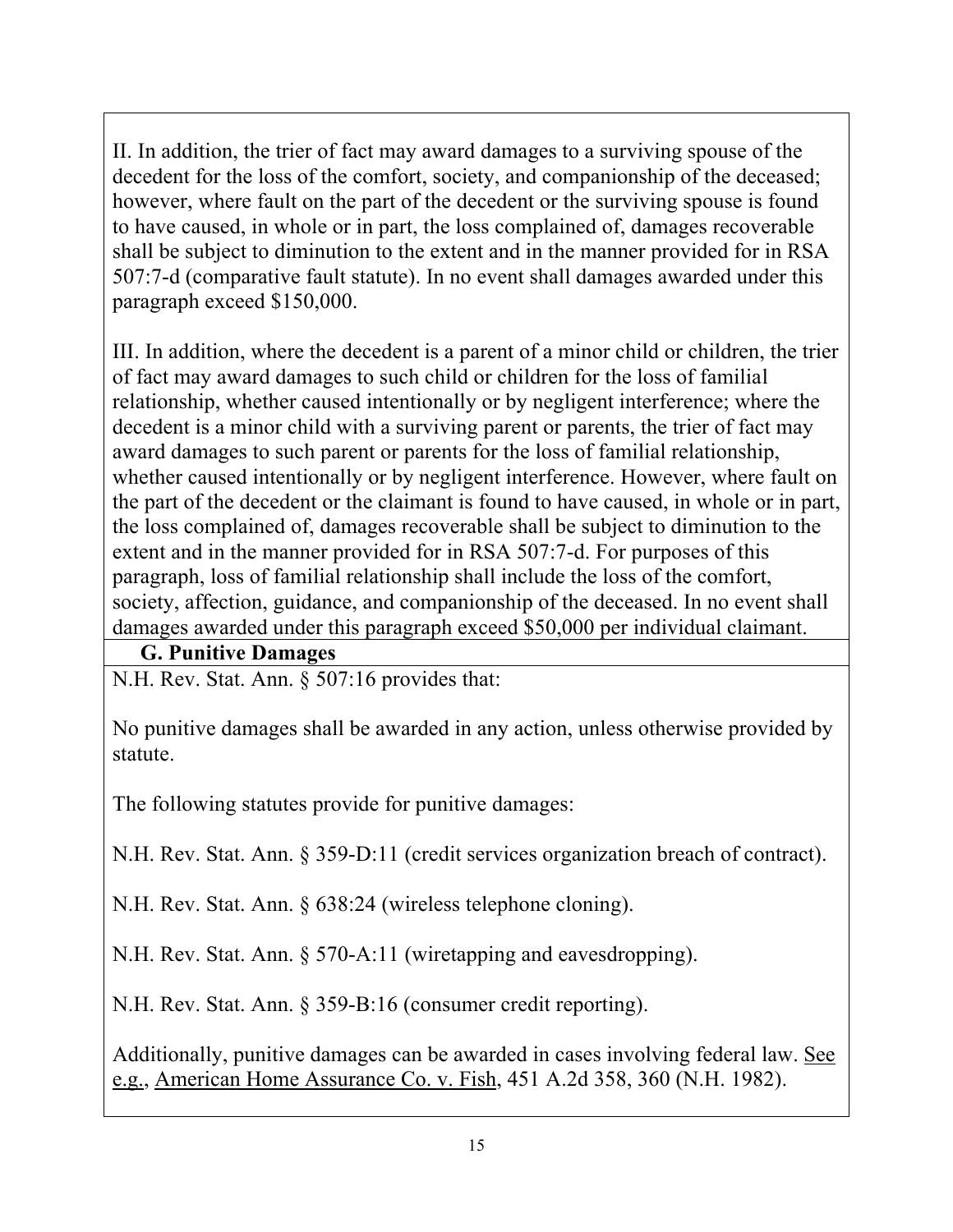Further, New Hampshire has adopted the concept of enhanced compensatory damages. "Enhanced compensatory damages allow a factfinder to increase compensatory damages for the resulting actual material loss . . . to compensate for the vexation and distress caused the plaintiff by the character of defendant's conduct." McKinnon v. Harris, CIV. 1:05-CV-93-JAW, 2005 WL 2335350, at \*2 (D.N.H. Sept. 21, 2005)(quotations and citation omitted). "The Supreme Court of New Hampshire has limited the availability of enhanced compensatory damages to occasions where the wrongdoers' acts are wanton, malicious, or oppressive." Id. These damages "are awarded only in exceptional cases, and not even in every case involving an intentional tort." Figlioli v. R.J. Moreau Companies, Inc., 866 A.2d 962, 966 (N.H. 2005).

### **H. Diminution in Value of Damaged Vehicle**

New Hampshire courts have yet to address this issue.

### **I. Loss of Use of Motor Vehicle**

The New Hampshire Supreme Court has held that damages for loss of use can only be recovered if a plaintiff can prove actual harm or loss. See e.g., Gelinas v. Mackey, 465 A.2d 498, 501 (N.H.1983).

#### **Evidentiary Issues**

#### **A. Preventability Determination**

New Hampshire courts have yet to address this issue.

### **B. Traffic Citation from Accident**

Conviction of a traffic offense based on a guilty plea is admissible in a subsequent civil suit arising out of the same incident. See e.g., Weiss v Wasserman, 15 A.2d 861 (N.H. 1940); Public Service Co. v Chancey, 51 A.2d 845 (N.H. 1947).

#### **C. Failure to Wear a Seat Belt**

In Thibeault v. Campbell, 622 A.2d 212, 214 (N.H. 1993), the New Hampshire Supreme court held that "a party's failure to use a seat belt is inadmissible to show negligence where the nonuse may have contributed to the party's injuries but was not a cause of the collision itself."

### **D. Failure of Motorcyclist to Wear a Helmet**

While the New Hampshire Supreme Court has never addressed this issue, based on Thibeault v. Campbell, 622 A.2d 212, 214 (N.H. 1993), evidence of failing to wear a helmet is likely inadmissible.

### **E. Evidence of Alcohol or Drug Intoxication**

N.H. Rev. Stat. Ann. § 265-A:11 provides in pertinent part that:

I. Upon complaint, information, indictment, or trial of any person charged with the violation of RSA 265-A:2, the court may admit evidence of physical testing of the defendant for being under the influence of intoxicating liquor or controlled drugs,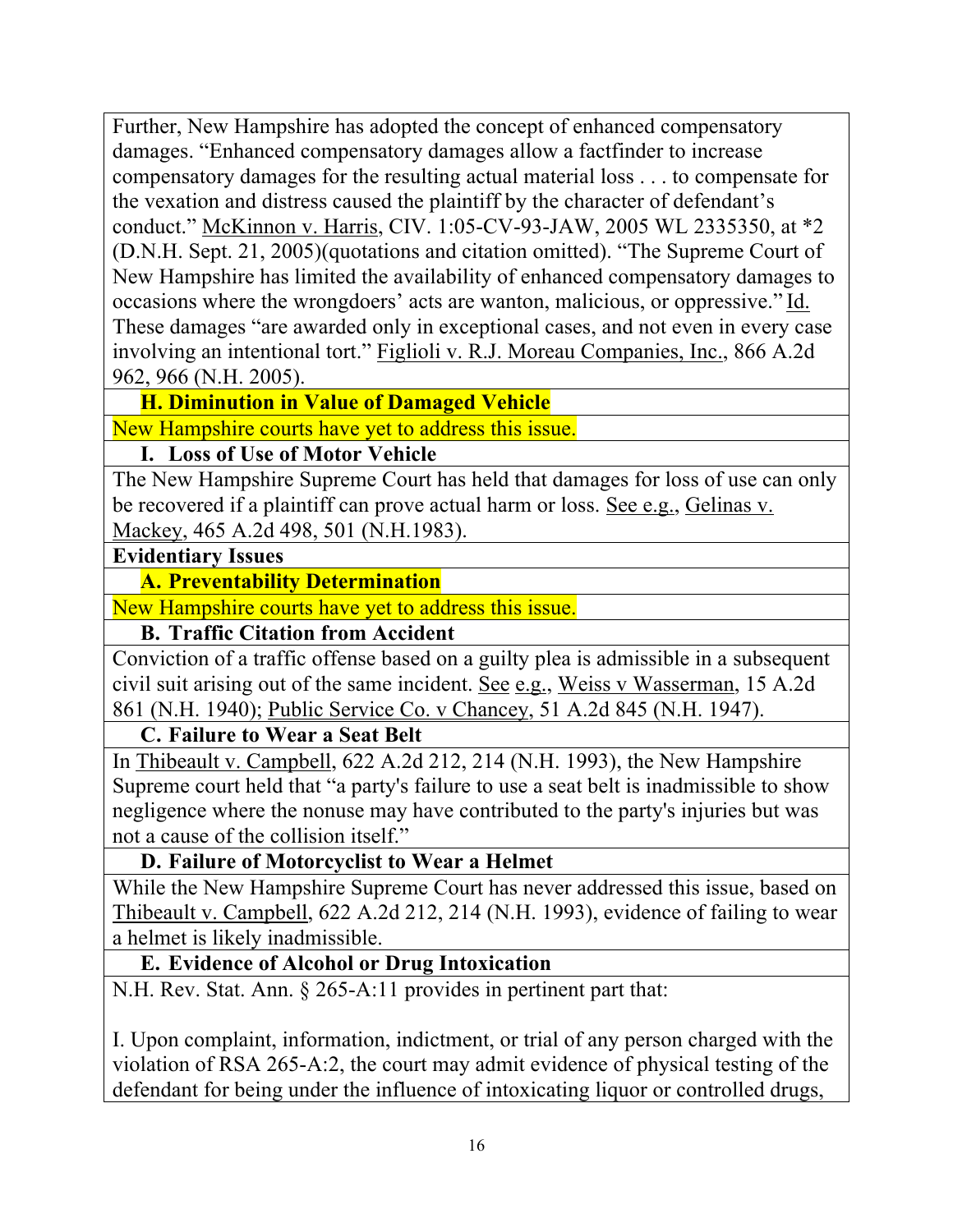prescription drugs, over-the-counter drugs, or any other chemical substances, natural or synthetic, which impair a person's ability to drive as provided in RSA 265-A:4, and of the controlled drug, prescription drug, over-the-counter drug, or any other chemical substance, natural or synthetic, which impairs a person's ability to drive content of the defendant's blood and the defendant's alcohol concentration, as shown by a test of his or her breath, blood, or urine as provided in RSA 265- A:4. Evidence that there was, at the time alleged, an alcohol concentration of 0.03 or less is prima facie evidence that the defendant was not under the influence of intoxicating liquor. Evidence that there was, at the time alleged, an alcohol concentration of more than 0.03 and less than 0.08 is relevant evidence but is not to be given prima facie effect in indicating whether or not the defendant was under the influence of intoxicating liquor, but such fact may be considered with other competent evidence in determining the guilt or innocence of the defendant. Evidence that there was, at the time alleged, an alcohol concentration of 0.08 or more is prima facie evidence that the defendant was under the influence of intoxicating liquor . . .

Additionally, refusing to submit to a test is also admissible under N.H. Rev. Stat. Ann. § 265-A:10.

### **F. Testimony of Investigating Police Officer**

Admissible, subject to the discretion of the trial judge. See Carignan v. Wheeler, 898 A.2d 1011, 1015 (N.H. 2006).

### **G. Expert Testimony**

The New Hampshire Supreme Court utilizes a four-part test to determine the reliability of expert testimony. This test considers: (1) the presence of objective, quantifiable evaluation results; (2) the existence of a logical nexus between the expert's observations and conclusions; (3) the verifiability of any interpretive steps; and (4) the likely difficulty of effective cross-examination of the expert. State v. Cressey, 628 A.2d 696, 698 (N.H. 1993). The "test differs from the Daubert standard in that it focuses not only upon the reliability of an expert's methodology, but also the reliability of the conclusions and results of that methodology." Baker Valley Lumber, Inc. v. Ingersoll-Rand Co., 813 A.2d 409, 415 (N.H. 2002).

### **H. Collateral Source**

New Hampshire courts recognizes the collateral source rule and hold that damages may not be reduced based on payments received by the injured party from sources independent of the defendant. Evidence of these payments is inadmissible at trial. Collateral sources can include insurance, workers' compensation benefits, or retirement benefits. See e.g., Cyr v. J.I. Case Co., 652 A.2d 685, 689 (N.H. 1994).

### **I. Recorded Statements**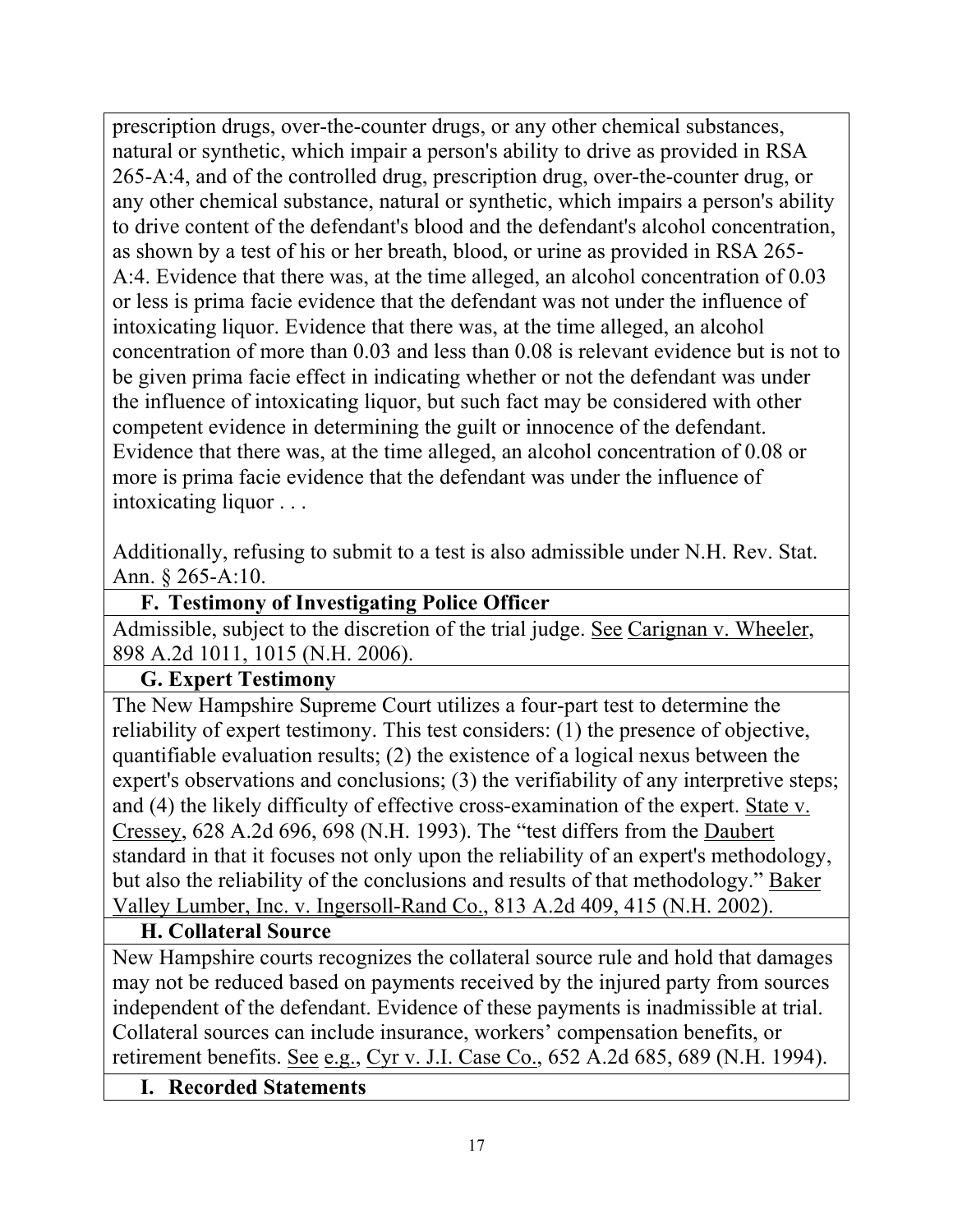Recorded statements may be admissible under the recorded recollection exception to the rule against hearsay. In order to be admissible, the recorded recollection must meet the following requirements: "(1) the witness once had firsthand knowledge about the event; (2) the witness now lacks sufficient memory of the event to testify fully and accurately; (3) the recorded statement was made at or near the time of the event when the witness had a clear and accurate memory of it; and (4) the recorded statement accurately reflects the witness's knowledge." State v. Reid, 20 A.3d 298, 302 (N.H. 2011); see also N.H. R. Ev. 803(5).

Additionally, N.H. R. Ev. 106 provides that: "When a writing or recorded statement or part thereof is introduced by a party, an adverse party may require at that time the introduction of any other part or any other writing or recorded statement which ought in fairness to be considered contemporaneously with it."

The trial court has "discretion under Rule 106 to determine whether 'fairness' requires admission of remaining parts or related documents." State v. Botelho, 83 A.3d 814, 822 (N.H. 2013).

### **J. Prior Convictions**

N.H. R. Ev. 609 governs the admissibility of prior convictions for impeachment. The rule provides:

(a) General rule. For the purpose of attacking the character for truthfulness of a witness,

(1) evidence that a witness other than an accused has been convicted of a crime shall be admitted, subject to Rule 403, if the crime was punishable by death or imprisonment in excess of one year under the law under which the witness was convicted, and evidence that an accused has been convicted of such a crime shall be admitted if the court determines that the probative value of admitting this evidence outweighs its prejudicial effect to the accused; and

(2) evidence that any witness has been convicted of a crime shall be admitted regardless of the punishment, if it readily can be determined that establishing the elements of the crime required proof or admission of an act of dishonesty or false statement by the witness.

(b) Time limit. Evidence of a conviction under this rule is not admissible if a period of more than ten years has elapsed since the date of the conviction or of the release of the witness from the confinement imposed for that conviction, whichever is the later date, unless the court determines, in the interests of justice,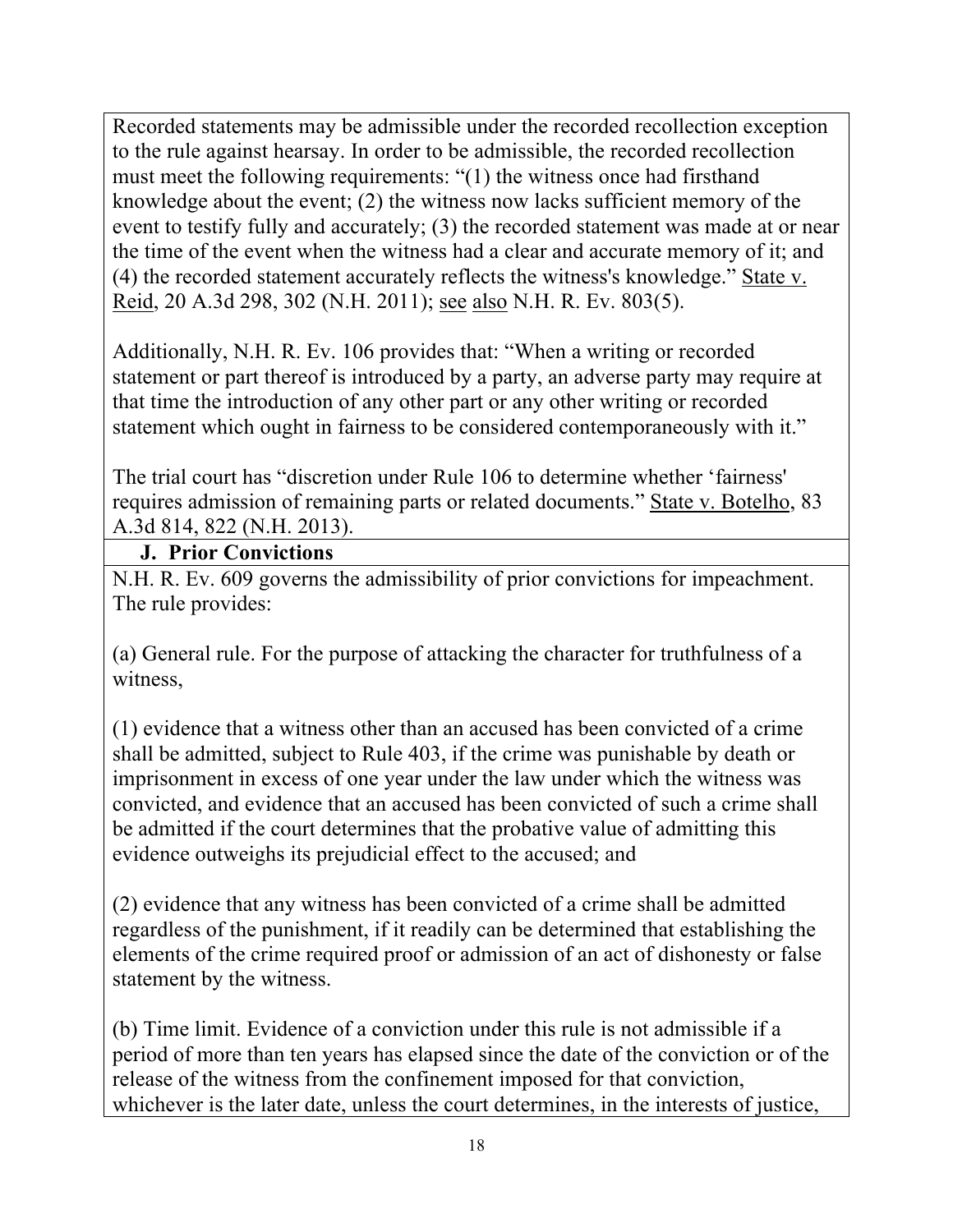that the probative value of the conviction supported by specific facts and circumstances substantially outweighs its prejudicial effect. However, evidence of a conviction more than 10 years old as calculated herein, is not admissible unless the proponent gives to the adverse party sufficient advance written notice of intent to use such evidence to provide the adverse party with a fair opportunity to contest the use of such evidence.

(c) Effect of pardon, annulment, or certificate of rehabilitation. Evidence of a conviction is not admissible under this rule if (1) the conviction has been the subject of a pardon, annulment, certificate or rehabilitation, or other equivalent procedure based on a finding of the rehabilitation of the person convicted, and that person has not been convicted of a subsequent crime which was punishable by death or imprisonment in excess of one year, or (2) the conviction has been the subject of a pardon, annulment, or other equivalent procedure based on a finding of innocence.

(d) Juvenile adjudications. Evidence of juvenile adjudications is generally not admissible under this rule. The court may, however, in a criminal case allow evidence of a juvenile adjudication of a witness other than the accused if conviction of the offense would be admissible to attack the credibility of an adult and the court is satisfied that admission in evidence is necessary for a fair determination of the issue of guilt or innocence.

(e) Pendency of appeal. The pendency of an appeal therefrom does not render evidence of a conviction inadmissible. Evidence of the pendency of an appeal is admissible.

#### **K. Driving History**

Admissible, subject to the trial court's discretion concerning unfair prejudice and relevance. See State v. Dushame, 616 A.2d 469, 473 (N.H. 1992).

#### **L. Fatigue**

No New Hampshire cases specifically address the admissibility of evidence of fatigue.

#### **M. Spoliation**

The New Hampshire Supreme Court has not recognized a cause of action for either negligent or intentional spoliation of evidence. However, a party can request a jury instruction which permits the jury to draw an adverse inference from the destruction of evidence.

The New Hampshire Supreme Court has cited approvingly factors laid out by the Second Circuit that warrant such a jury instruction. These factors are: "'(1) that the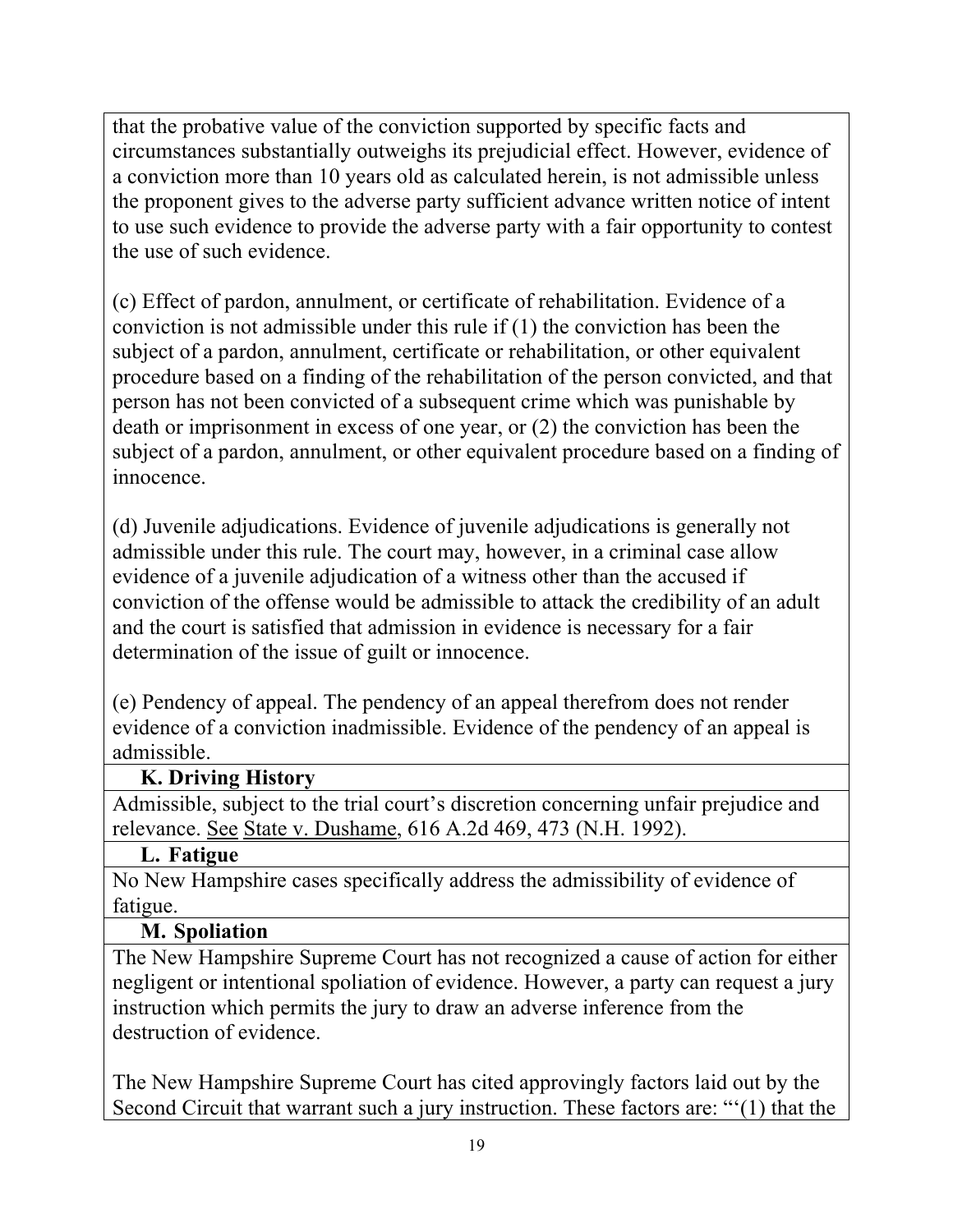party having control over the evidence had an obligation to preserve it at the time it was destroyed; (2) that the records were destroyed with a culpable state of mind; and (3) that the destroyed evidence was relevant to the party's claim or defense such that a reasonable trier of fact could find that it would support that claim or defense.'" New Hampshire Ball Bearings, Inc. v. Jackson, 969 A.2d 351, 363 (N.H. 2009)(quoting Residential Funding Corp. v. DeGeorge Financial, 306 F.3d 99, 107 (2d Cir.2002)).

### **Settlement**

## **A. Offer of Judgment**

New Hampshire does not have a rule of court or statute addressing offers of judgment. For an interesting analysis about the lack of a rule providing for offers of judgment see http://www.nhbar.org/publications/display-newsissue.asp?id=6341.

## **B. Liens**

### **Child Support**

Under N.H. Rev. Stat. Ann.  $§$  161-C:3-f:

Child Support Insurance Settlement Intercept. – The department may provide certain information to public agencies or its contracted agents in order to intercept insurance settlement payments or judgments claimed by individuals who are subject to a child support lien pursuant to RSA 161-C and who owe past-due support. The department may identify such individuals by name, last 4 digits of the individual's social security number or other taxpayer identification number, date of birth, last known address, employer, or any combination thereof. Any information provided by the department in accordance with this section shall remain the property of the state of New Hampshire and shall be purged by any public agency or contracted agent receiving said information upon completion of the data match exchange. The department may perform an audit to insure that any public agency or contracted agent has purged said information. The specific penalty for failure to purge the information shall be set forth in any contract or agreement between the department and any public agency or contracted agent made pursuant to this section. Any transaction cost incurred by the department related to the data match exchange shall be directly recovered by the department from any insurance settlement or judgment proceeds. Insurance settlement payments for casualty loss to personal or real property, past or future medical treatment, and a pro-rated amount equal to 185 percent of the self-support reserve defined in RSA 458-C:2, X for the period of lost work for which the settlement or judgment constitutes recovery shall be exempt from this section. Reasonable attorney fees and expenses related to obtaining the insurance settlement or judgment shall be exempt from this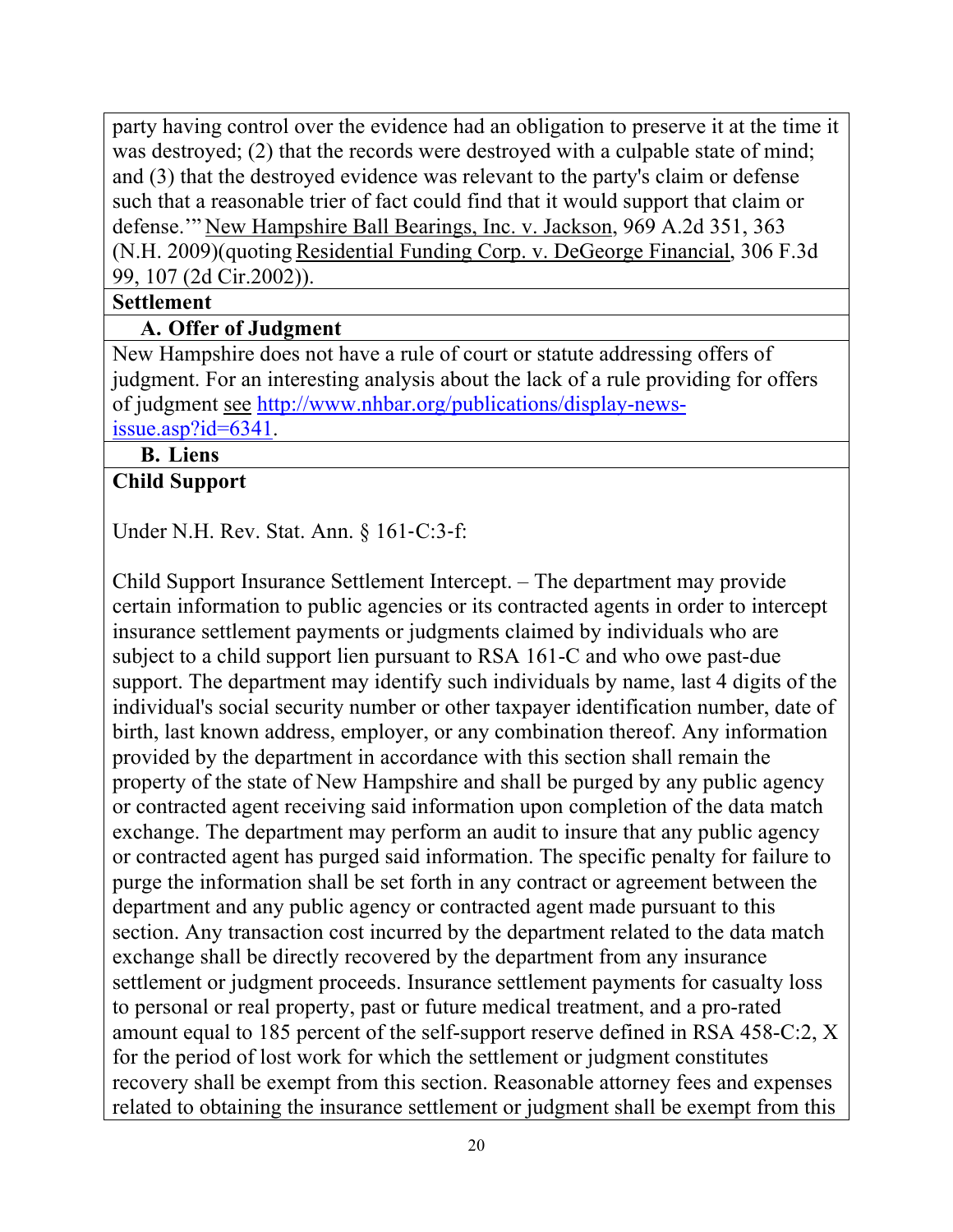section pursuant to RSA 311:13. Any settlement, payment, or judgment received under the provision of this section shall be held by the department for 60 days prior to its release or distribution unless otherwise agreed to by the parties.

Additionally, under N.H. Rev. Stat. Ann. § 508:20:

No parent shall receive any portion of an award of damages or an out-of-court settlement resulting from any claim or action for wrongful death on behalf of such parent's dependent child, until such parent has paid in full any child support arrearages owed, if such parent:

I. Was convicted of nonsupport of such child under RSA 639:4;

II. Failed to comply with a legal order for support of such child under RSA 161-B; or

III. Was otherwise ordered to pay support for such child by a court or administrative agency in this state or another state, and failed to comply with such order.

# **Workers' Compensation**

An employer or employer's insurance carrier has a lien against all settlements or recoveries under N.H. Rev. Stat.  $\S$  281-A:13. The New Hampshire Supreme Court has held that this lien arises by operation of law. See In re Scofield, 821 A.2d 1011 (N.H. 2003). The lien applies to all liability and uninsured motorist recoveries. Under N.H. Rev. Stat. Ann. § 281-A:13, the employer or insurance carrier's lien is reduced by its pro rata share of expenses and attorney's fees sustained by the employee in bringing the case.

# **Medical Liens**

Under N.H. Rev. Stat. Ann. § 448-A:1:

Every individual, partnership, firm, association, corporation, institution or any governmental unit or combination or parts thereof maintaining and operating a hospital licensed in the state of New Hampshire which shall furnish medical or other service to any patient injured by reason of an accident not covered by the workers' compensation act or any home health care provider licensed under RSA 151 who furnishes medical or other services to any patient injured by reason of an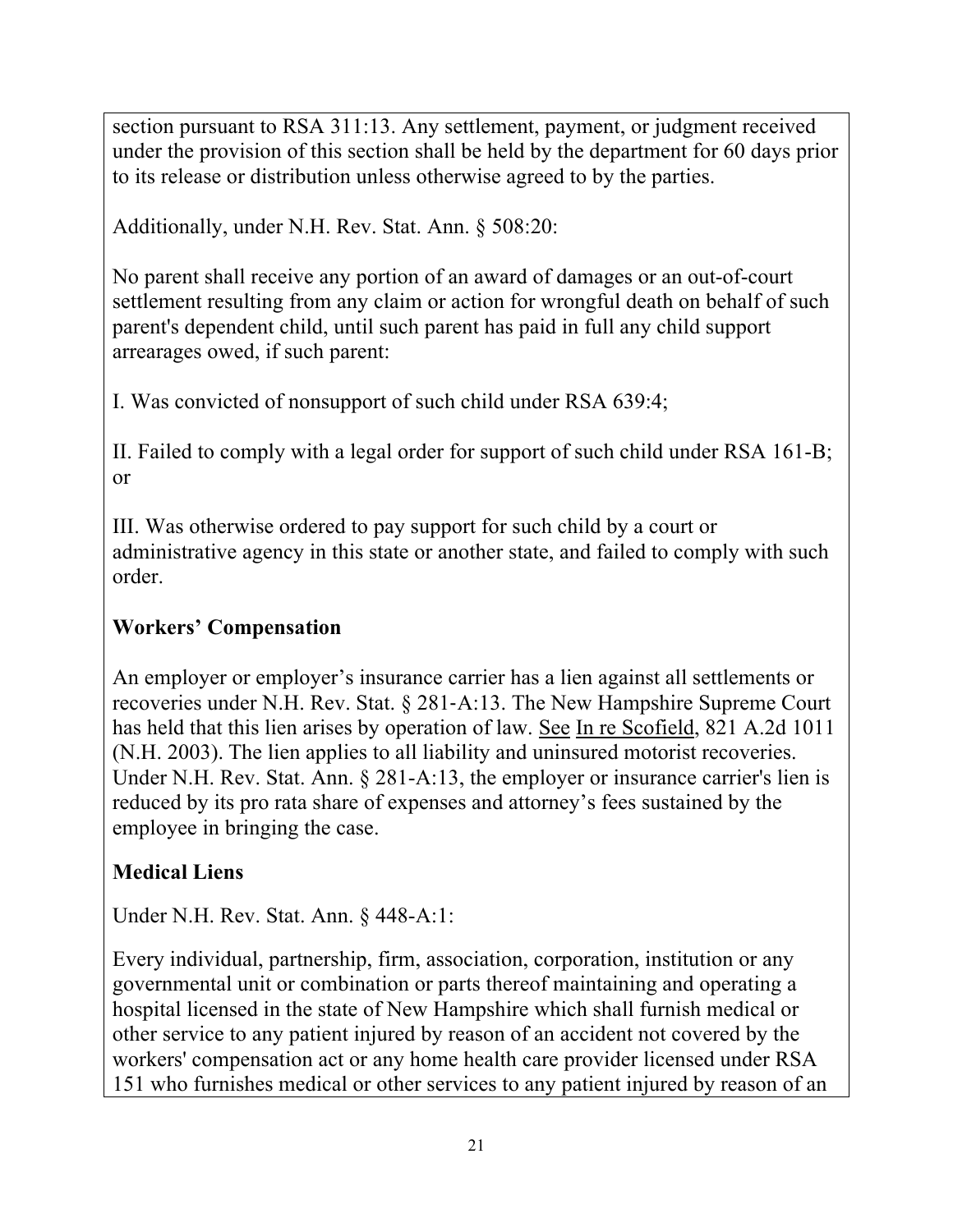accident not covered by the workers' compensation act shall, if such injured patient shall assert or maintain a claim against another for damages on account of such injuries, have a lien upon that part going or belonging to such patient, or to the person responsible for the payment of such patient's bills, of any recovery or sum had or collected or to be collected by such patient or by the person responsible for the payment of such patient's bills, or by his heirs or personal representatives in the case of his death, whether by judgment or by settlement or compromise, to the amount of the reasonable and necessary charges of such hospital or home health care provider for the treatment, care and maintenance of such patient by the hospital or by the home health care provider up to the date of payment of such damages. The provisions of this chapter shall not be applicable to accidents and injuries within the purview of the workers' compensation law.

# **Medicaid Liens**

Medicaid liens are governed by N.H. Rev. Stat. Ann. § 167:14-a. Under this statute, the plaintiff's lawyer must provide written notice of a third party claim to the commissioner of health and human services at least 30 days before trial, ADR hearing, or settlement conference. Next, the commissioner must inform the plaintiff's counsel of the amount of the Medicaid lien within 21 days.

# **C. Minor Settlement**

N.H. Rev. Stat. Ann. § 464-A:42 provides that:

Settlements, judgments, or decrees of any suit or claim brought on behalf of a minor by a parent or next friend shall be approved by the superior or district court in which the action is pending or to which a writ may be made returnable as follows:

I. If the net amount, as defined in RSA 463:2, VI, or the portion thereof, to be paid to the minor while still a minor, exceeds \$10,000:

(a) Superior court or district court approval of settlements, including structured settlements, is required. The superior or district court shall require proof in the form of a certified statement from the probate court that the guardian ad litem, parent, next friend, or other person who receives money on behalf of the minor has been appointed guardian of the estate of such minor and is subject to the duties prescribed under RSA 463:19.

(b) In the case of a judgment or decree, the superior or district court shall, before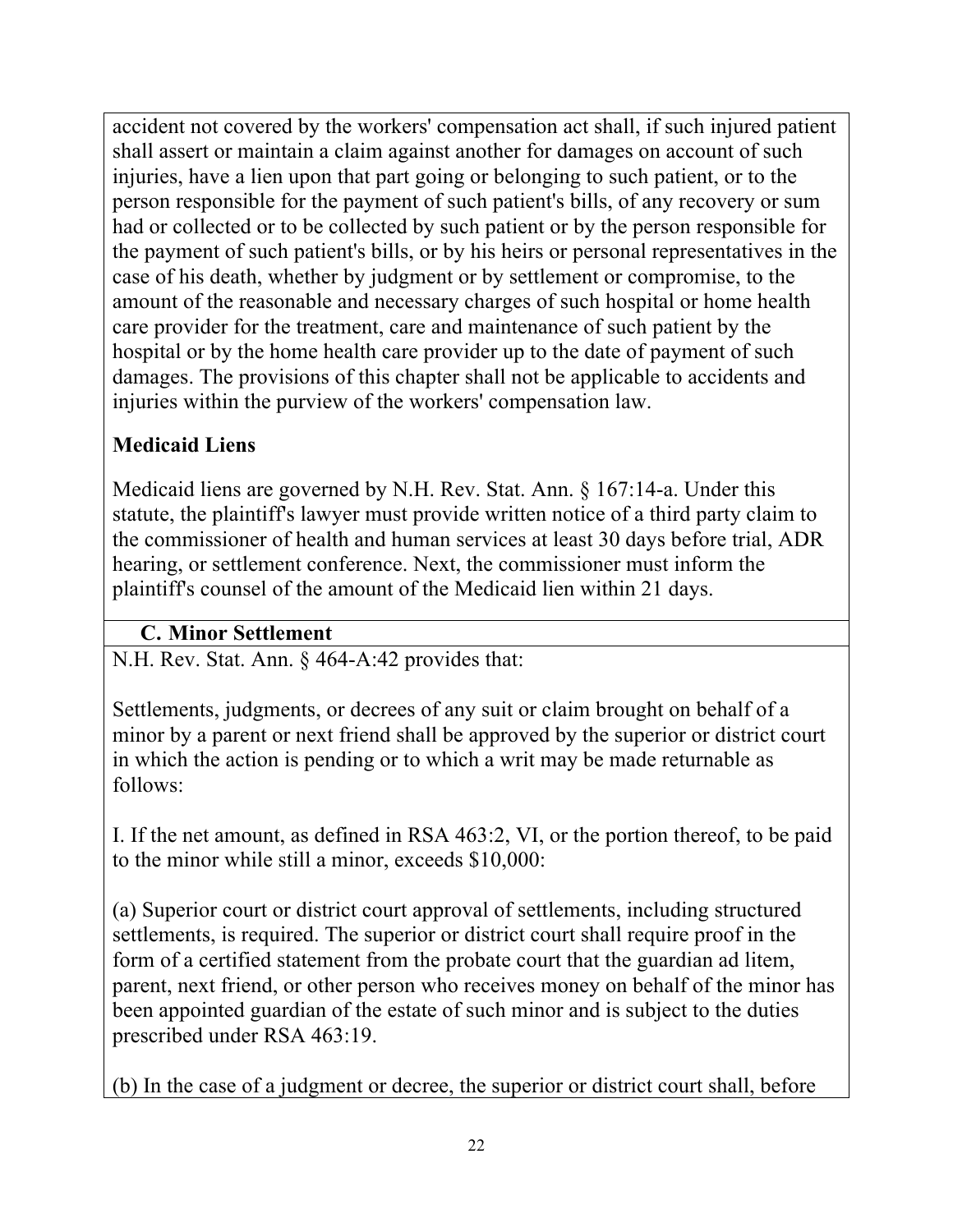making any orders for payment, require proof in the form of a certified statement from the probate court that the guardian ad litem, parent, next friend, or other person who receives money on behalf of the minor has been appointed guardian of the estate of such minor and is subject to the duties prescribed under RSA 463:19.

II. For any net amount, as defined in RSA 463:2, VI, which is to be paid to the minor after the minor attains the age of majority:

(a) The superior court or district court may require approval, for good cause shown, of settlements, including structured settlements.

(b) The superior court or district court may make further orders regarding said distribution for good cause shown in the case of a judgment or decree.

### **D. Negotiating Directly with Attorneys**

Pursuant to N.H. R. RPC 4.3:

In dealing on behalf of a client with a person who is not represented by counsel, a lawyer shall not state or imply that the lawyer is disinterested. When the lawyer knows or reasonably should know that the unrepresented person misunderstands the lawyer's role in the matter, the lawyer shall make reasonable efforts to correct the misunderstanding. The lawyer shall not give legal advice to an unrepresented person, other than the advice to secure counsel, if the lawyer knows or reasonably should know that the interests of such a person are or have a reasonable possibility of being in conflict with the interests of the client.

**E. Confidentiality Agreements** 

In the employment context, confidentiality agreements are generally permissible. Glynn v. Impact Sci. & Tech., Inc., 807 F. Supp. 2d 391, 423 (D. Md. 2011)(applying New Hampshire law).

In the context of settlements, confidentiality agreements embedded within settlements that restrict the disclosure of facts or terms of the settlement are acceptable and do not violate New Hampshire's Professional Rules of Conduct. However, conditioning a settlement on opposing counsel's agreement to forego disclosure of publicly available information violates Rule 5.6(b). See Ethics Committee Opinion # 2009-10/6, Settlement Agreements and Restrictions on the Right to Practice, NHBAR, available at

https://www.nhbar.org/uploads/pdf/EthicsOpinion2009-10-6.pdf.

**F. Releases** 

**Enforceability**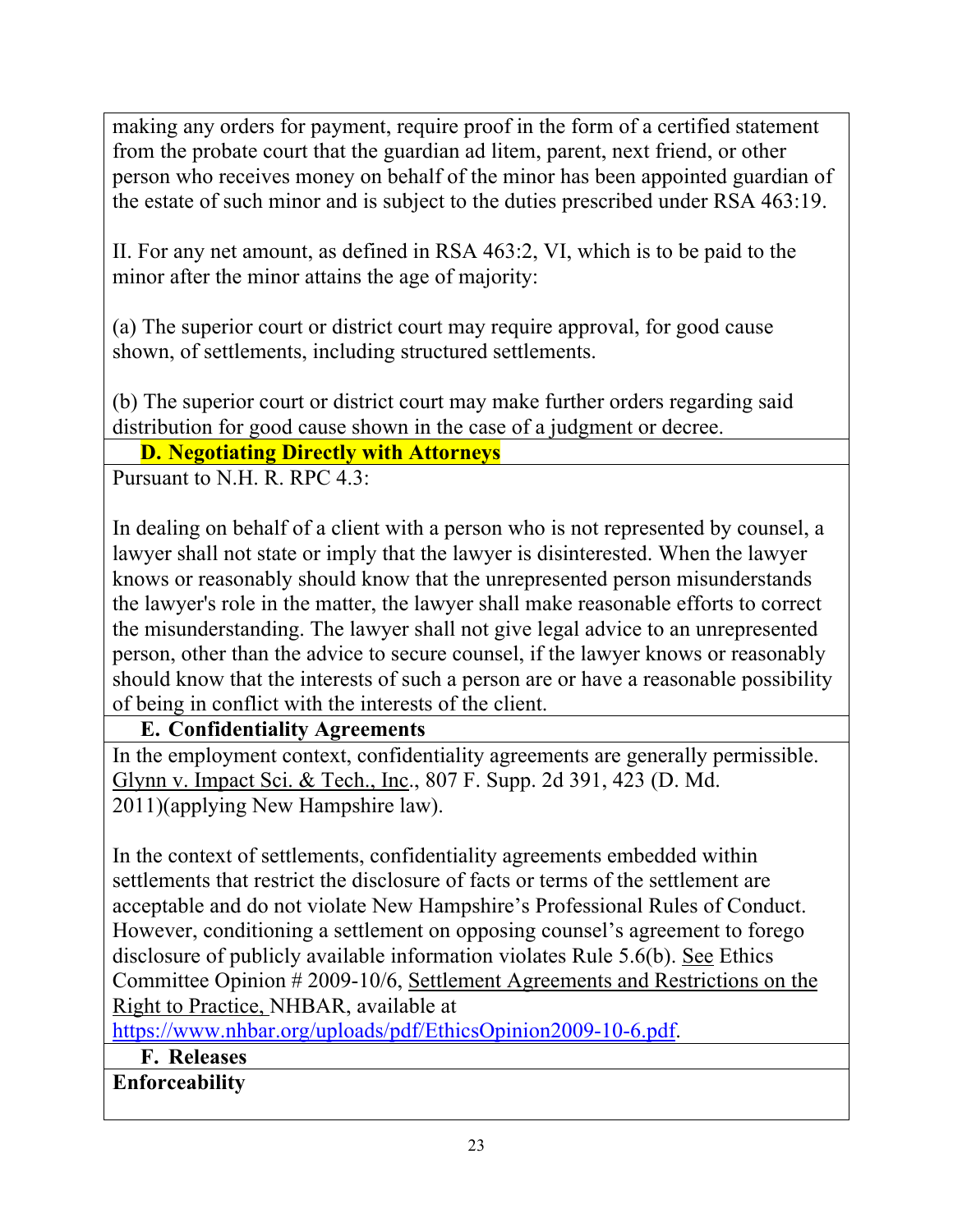Although New Hampshire law generally prohibits releases of liability or exculpatory contracts, they will be enforced as long as: "(1) they do not violate public policy; (2) the plaintiff understood the import of the agreement or a reasonable person in his position would have understood the import of the agreement; and (3) the plaintiff's claims were within the contemplation of the parties when they executed the contract." Dean v. MacDonald, 786 A.2d 834, 838 (N.H. 2001).

## **Joint Tortfeasors**

Pursuant to N.H. Rev. Stat. Ann. § 507:7-h:

A release or covenant not to sue given in good faith to one of 2 or more persons liable in tort for the same injury discharges that person in accordance with its terms and from all liability for contribution, but it does not discharge any other person liable upon the same claim unless its terms expressly so provide. However, it reduces the claim of the releasing person against other persons by the amount of the consideration paid for the release.

## **G. Voidable Release**

New Hampshire courts have long held that"[t]he right of a minor to disaffirm his contract on reaching his majority is well recognized . . . ." Porter v. Wilson, 209 A.2d 730, 732 (N.H. 1965).

### **Transportation Law**

## **A. State DOT Regulatory Requirements**

The New Hampshire Department of Transportation has established a number of laws and procedures which govern motor vehicles. For more information about these laws, please visit http://www.nh.gov/dot/laws/index.htm.

### **B. State Speed Limits**

The highest speed limit in the state is 70 m.p.h.

## **C. Overview of State CDL Requirements**

The New Hampshire Department of Safety, Division of Motor Vehicles lists the State's CDL Requirements as follow:

## **CDL Classifications**

The following CDL classifications are based on the Gross Vehicle Weight Rating (GVWR) of the vehicle being driven. Each class description includes a list of the minimum tests required to obtain that class of license in New Hampshire.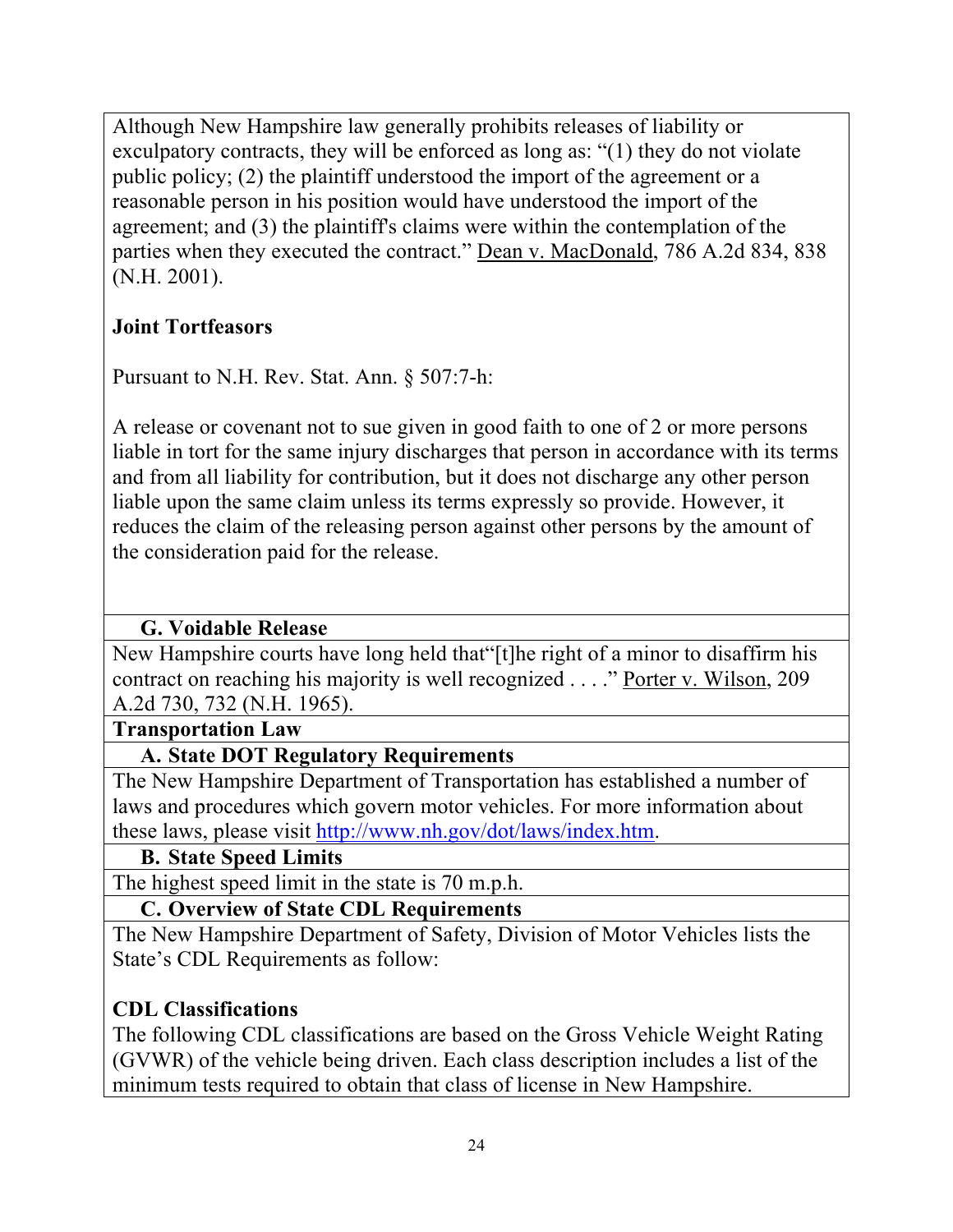- **Class A**: Any combination of vehicles with a GVWR of 26,001 or more pounds provided the GVWR of the vehicle(s) being towed is in excess of 10,000 pounds. Tests required for a Class A license in New Hampshire:
	- o General CDL Knowledge Test.
	- o Combinations Knowledge Test.
	- o Air Brakes Knowledge Test.
	- o Road Skills Test in a Class A vehicle.
- **Class B**: Any single vehicle with a GVWR of 26,001 or more pounds, or any such vehicle towing a vehicle not in excess of 10,000 pounds GVWR. Tests required for a Class B license in New Hampshire:
	- o General CDL Knowledge Test.
	- o Air Brakes Knowledge Test.
	- o Road Skills Test in a Class B vehicle.
- **Class C:** Any single vehicle, or combination of vehicles, that does not meet the definition of Class A or Class B, but is either designed to transport 16 or more passengers, including the driver, is required to be placarded for hazardous materials or meets the definition of a "tank" vehicle. Required for a Class B license in New Hampshire:
	- o General CDL Knowledge Test.
	- o Completion of all requirements for one of the following endorsements:
		- Passenger Endorsement.
		- Hazmat Endorsement.

# **CDL Endorsements**

In addition to the weight-related classifications listed above, commercial drivers can apply for different endorsements based on the type of vehicle they intend to operate. Additional testing is required to obtain each of the following endorsements:

- **Hazardous Materials or Hazmat (H-endorsement):** Required in order to drive any commercial vehicle which transports hazardous materials and is placarded under State or Federal regulations. To obtain or renew this endorsement drivers must pass:
	- o Transportation Safety Administration (TSA) Background Check prior to applying and
	- o Hazmat Knowledge Test
- **Tank Vehicles (N-endorsement):** Required to drive any commercial vehicle designed to transport liquid in a tank that is either permanently or temporarily attached to the vehicle or the chassis, or any liquid or liquefied gaseous material in a permanent tank that requires placards.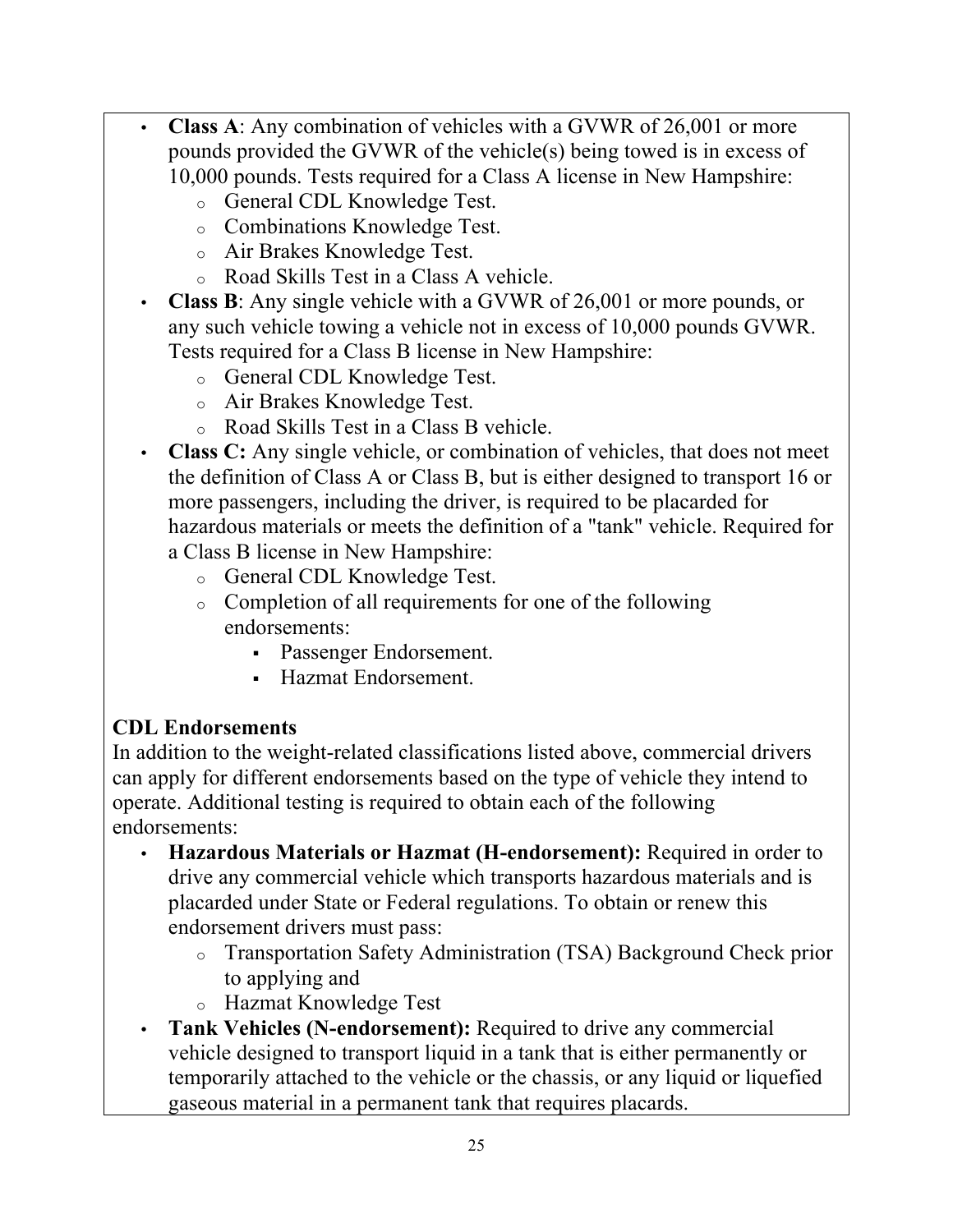- o Tank Knowledge Test.
- **Passenger Vehicles (P-endorsement):** This endorsement is required to drive any commercial vehicle designed to transport 16 or more passengers including the driver. Applicants for this endorsement must pass:
	- o Passenger Transport Knowledge Test.
	- o Passenger Transport Road Skills Test. Skills test must be taken in a passenger-type vehicle representative of the desired CDL class.
- **Double/Triple Trailers (T endorsement):** This endorsement is needed to legally haul double or triple trailers. Although it is illegal to operate triple trailers in New Hampshire, this endorsement will allow the holder to haul a triple trailer in those states which allow such vehicles. Applicants for this endorsement must pass:
	- o Doubles/Triples Knowledge Test.
- **School Bus (S endorsement):** This endorsement is required to drive a school bus designed to transport 16 or more persons, including the driver. To obtain this endorsement drivers must pass:
	- o School Bus Knowledge Test.
	- o School Bus Road Skills Test.

To drive a school bus in New Hampshire, drivers must also have a School Bus Certificate.

# **CDL Restrictions**

CDL licenses can be restricted in the following ways:

- B Restriction Corrective Lenses are required while operating a motor vehicle.
- C Restriction A mechanical aid is required to operate a commercial vehicle.
- D Restriction A prosthetic aid is required to operate a commercial vehicle.
- E Restriction The driver may only operate a commercial vehicle with an automatic transmission.
- F Restriction An outside mirror is required on the commercial vehicle.
- G Restriction The driver of a commercial vehicle is only allowed to operate during daylight hours.
- K Restriction Intrastate Only: Drivers are authorized to drive a commercial vehicle within the state of New Hampshire only. This restriction applies to any holder of a New Hampshire CDL license who is under 21 years old.
- L Restriction Air Brakes: Drivers are restricted from operating a commercial vehicle with air brakes. This restriction is issued when a driver either fails the air brake component of the general knowledge test or performs the road skills test in a vehicle not equipped with air brakes.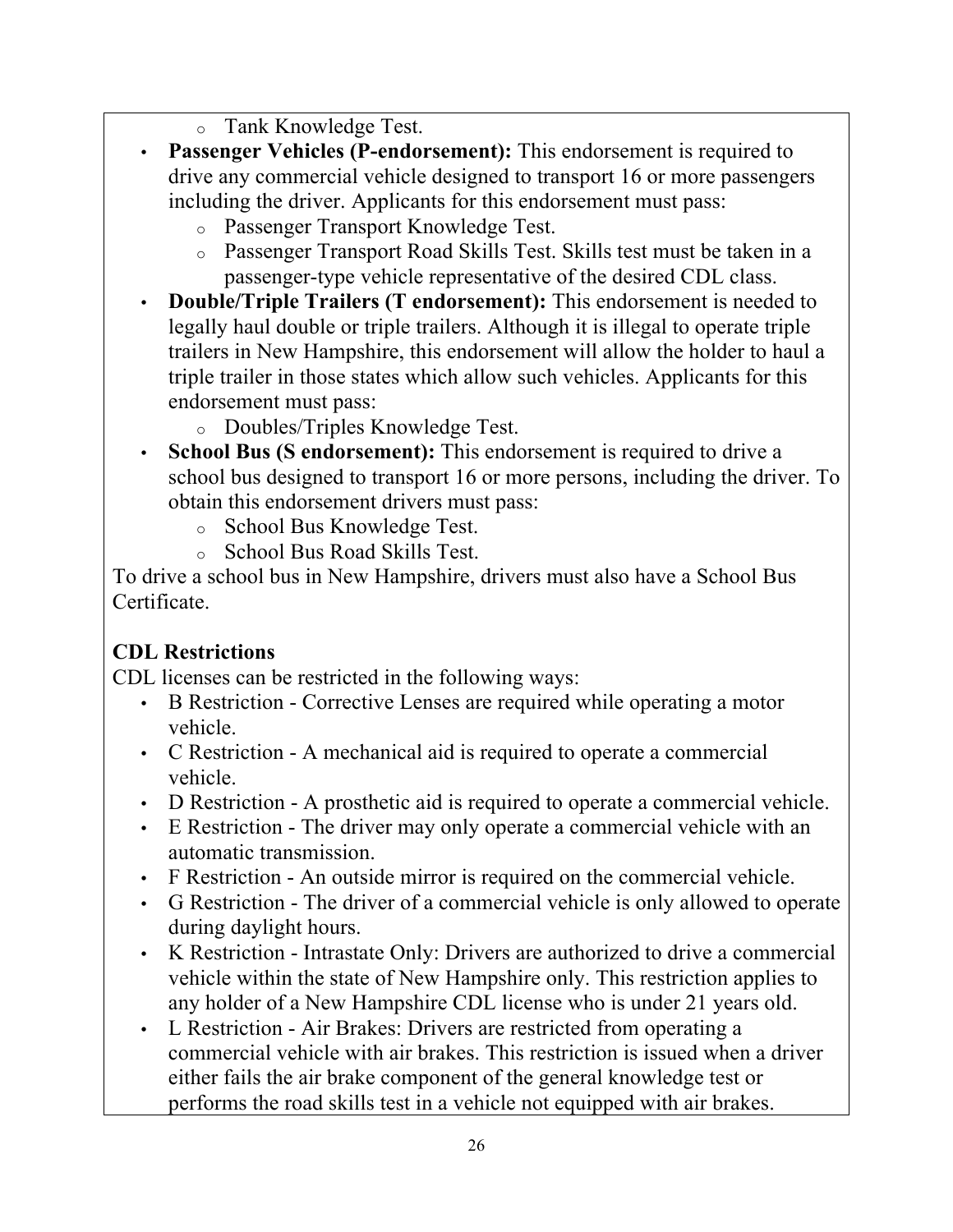- M Restriction CDL-A holders may operate CDL-B school buses only.
- N Restriction CDL-A and CDL-B holders may operate CDL-C school buses only.
- O Restriction Except Tractor Trailers: Driver limited to pintail hook trailers only.
- T Restriction 60-day temporary license.
- Z Restriction Alcohol Interlock Device required in the commercial vehicle.

### **Insurance Issues**

### **A. State Minimum Limits of Financial Responsibility**

While New Hampshire does not require automobile insurance, it does require that drivers demonstrate they have sufficient funds to meet New Hampshire's Motor Vehicle Financial Responsibility Requirements. Pursuant to N.H. Rev. Stat. Ann. § 259:61, these requirements are:

-\$25,000 because of bodily injury to or death of one person in any one accident -\$50,000 because of bodily injury to or death of two or more persons in any one accident, subject to the \$25,000 per person limit

-\$25,000 because of injury to or destruction of property of others in an accident. -\$1,000 per accident for medical payments.

## **B. Uninsured Motorist Coverage**

In 1957, New Hampshire became the first state to require uninsured motorist coverage in all automobile policies issued or delivered in the state. The law, codified in N.H. Rev. Stat. § 264:15, provides:

I. No policy shall be issued under the provisions of RSA 264:14, with respect to a vehicle registered or principally garaged in this state, unless coverage is provided therein or supplemental thereto at least in amounts or limits prescribed for bodily injury or death for a liability policy under this chapter, for the protection of persons insured thereunder who are legally entitled to recover damages from owners or drivers of uninsured motor vehicles, and hit-and-run vehicles because of bodily injury, sickness, or disease, including death resulting therefrom. When an insured elects to purchase liability insurance in an amount greater than the minimum coverage required by RSA 259:61, the insured's uninsured motorist coverage shall automatically be equal to the liability coverage elected. For the purposes of this paragraph umbrella or excess policies that provide excess limits to policies described in RSA 259:61 shall also provide uninsured motorist coverage equal to the limits of liability purchased, unless the named insured rejects such coverage in writing. Rejection of such coverage by a named insured shall constitute a rejection of coverage by all insureds, shall apply to all vehicles then or thereafter eligible to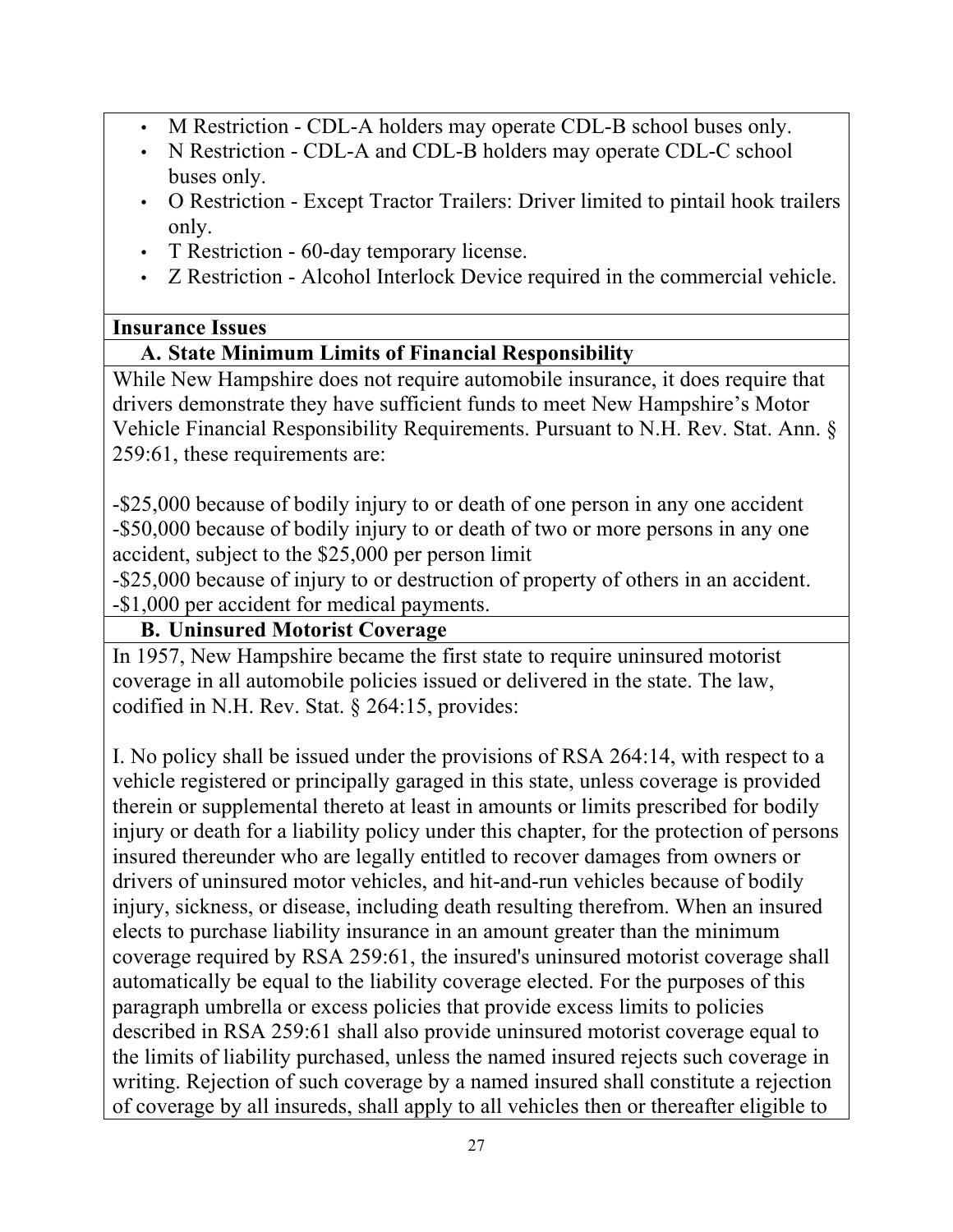be covered under the policy, and shall remain effective upon policy amendment or renewal, unless the named insured requests such coverage in writing.

II. In the event of insolvency on the part of the liability insurer which prevents such insurer from paying the legal liability of its insured within the limits of the coverage provided, if no other insurance applies, uninsured motorist coverage shall provide for no less than \$25,000 coverage for injury to or destruction of property in any one accident.

III. An insurer's extension of coverage, as provided in paragraph II, shall be applicable only to accidents occurring during a policy period in which its insured's uninsured motor vehicle coverage is in effect and where the liability insurer of the tort-feasor has been declared to be insolvent by a court of competent jurisdiction as of the accident date, or has been declared to be insolvent by a court of competent jurisdiction within 3 years after the accident date. Nothing herein contained shall be construed to prevent any insurer from extending coverage under terms and conditions more favorable to its insureds than is provided hereunder.

IV. In the event of payment to any person under the coverage required by this section and subject to the terms and conditions of such coverage, the insurer making such payment shall, to the extent thereof, be entitled to the proceeds of any settlement or judgment resulting from the exercise of any rights of recovery of such person against any person or organization legally responsible for the bodily injury for which such payment is made, including the proceeds recoverable from the assets of the insolvent insurer; provided, however, with respect to payments made by reason of the extension of coverage described in paragraphs II and III, the insurer making such payment shall not be entitled to any right of recovery against such tort-feasor in excess of the proceeds recovered from the assets of the insolvent insurer of said tort-feasor.

V. Every document tendered to settle a claim for bodily injury which may be the subject of coverage under this section shall prominently contain the following language, which shall be read and signed by the releasing party or parties:

#### WARNING "IF YOU SIGN THIS RELEASE YOU MAY FORFEIT YOUR RIGHT TO UNINSURED MOTORIST INSURANCE BENEFITS FROM YOUR OWN AUTOMOBILE INSURANCE POLICY. CONSULT WITH YOUR INSURANCE AGENT, YOUR AUTOMOBILE INSURANCE COMPANY, OR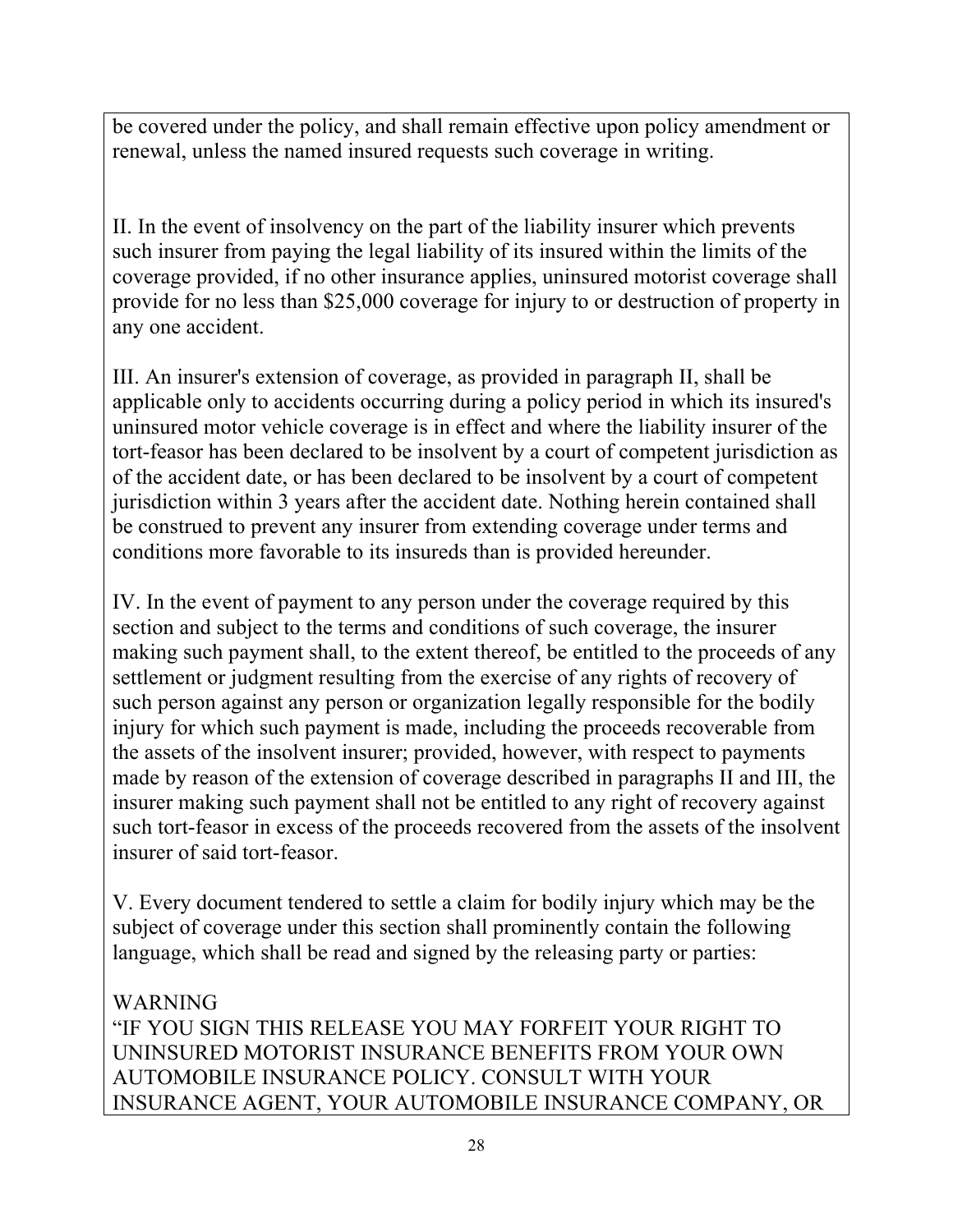YOUR ATTORNEY BEFORE SIGNING." I certify that I have read the above warning and fully understand it.

Signature

**C. No Fault Insurance** 

 $\overline{\phantom{a}}$  , where  $\overline{\phantom{a}}$ 

No fault insurance is not required.

#### **D. Disclosure of Limits and Layers of Coverage**

N.H. Rev. Stat. Ann. § 498:2-a provides that:

At any time after suit for negligence and an appearance on behalf of the defendant have been filed, the named defendant, or his or her insurance carrier if he or she is insured as to the claim, shall disclose only to the claimant or his or her counsel the policy limits of the policy or policies of all liability insurance applicable to the defendant as to such claim.

#### **E. Unfair Claims Practices**

New Hampshire has enacted an Unfair Insurance Claims Practices law, codified in N.H. Rev. Stat. Ann. § 417. The law provides fourteen acts which, "if committed without just cause and not merely inadvertently or accidentally, shall constitute unfair claim settlement practices."

Under the law, a consumer is only permitted to file a private action for damages after the State Insurance Commissioner finds a violation of the trade practices law. See Hunt v. Golden Rule Ins. Co., 638 F.3d 83, 88 (1st Cir. 2011)(applying New Hampshire law).

**F. Bad Faith Claims** 

### **Third-Party Claims**

New Hampshire courts hold that there is a common law duty to act in good faith implied into every insurance contract issued in the state. See Bursey v. Clement, 387 A.2d 346, 347-48 (N.H. 1978). In Lawton v. Great Sw. Fire Ins. Co., 392 A.2d 576, 581 (N.H. 1978), the New Hampshire Supreme Court held that insurance carriers have a duty to exercise reasonable care in settling third-party claims and that a breach of that duty may give rise to an action in tort. For third-party claims, an independent action in tort exists to address the "dilemma presented by the absolute control of trial and settlement vested in the insurer by the insurance contract and the conflicting interests of the insurer and insured." Bennett v. ITT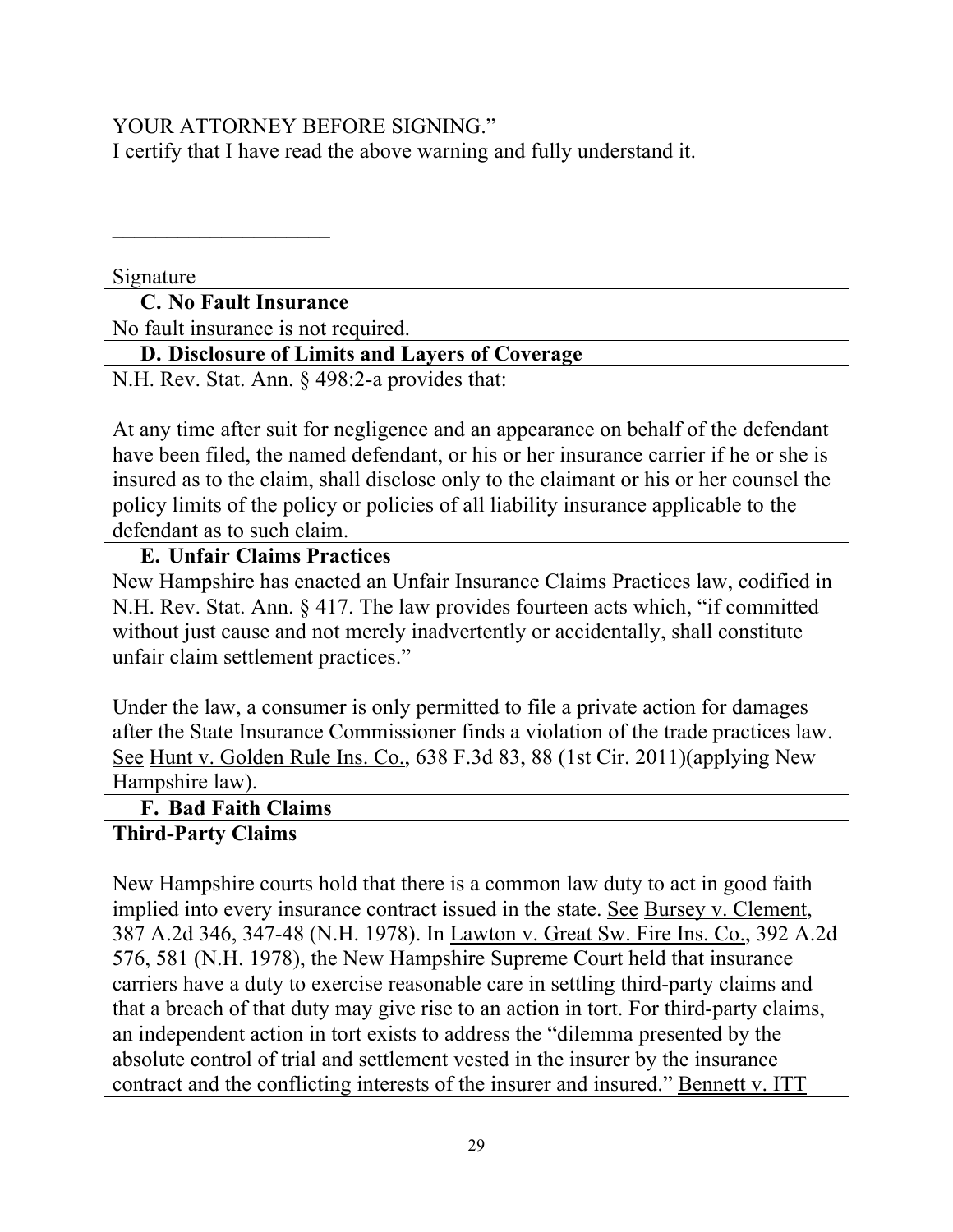Hartford Grp., Inc., 846 A.2d 560, 564 (N.H. 2004)(internal citation and quotations omitted). "[R]easonableness is the touchstone for determining whether an insurer has breached its obligation of good faith and fair dealing." deVries v. St. Paul Fire & Marine Ins. Co., 716 F.2d 939, 943 (1st Cir. 1983)(applying New Hampshire law). An insured who proves a breach of this obligation by the insurer may recover damages in excess of the policy limits. Lawton, 392 A.2d at 580.

# **First-Party Claims**

In Lawton, the New Hampshire Supreme Court also held that "allegations of an insurer's wrongful refusal or delay to settle a first-party claim do[es] not state a cause of action in tort." Lawton, 392 A.2d at 581. Instead, such suits sound only in contract law. The "underlying factor in determining whether there has been a badfaith breach of contract is whether the terms of the insurance policy cover the services" in dispute. Jarvis v. Prudential Ins. Co. of Am., 448 A.2d 407, 410 (N.H. 1982).

In terms of damages, "[t]he insured may recover specific consequential damages if he can prove that such damages were reasonably foreseeable by the insurance company and that he could not have reasonably avoided or mitigated such damages." Id. at 410. The plaintiff must also prove that his consequential damages "were sustained as a result of the defendant's breach." Bell v. Liberty Mut. Ins. Co., 776 A.2d 1260, 1263 (N.H. 2001).

However, in Bennett, the court recognized that an independent action in tort may lie in a first-party claim against an insurer under unique and narrow circumstances. See Bennett, 846 A.2d at 565.

# **G. Coverage-Duty of Insured**

Under New Hampshire law, "[a] cooperation clause does not impose an obligation upon the insured to take an active role in defeating a claim, but only to 'assist' and 'cooperate' with the insurer in its defense of a claim." Am. Policyholder's Ins. Co. v. Baker, 409 A.2d 1346, 1348 (N.H. 1979). Failure to cooperate is an affirmative defense with the burden on the insurer. Employers Mut. Cas. Co. v. Nelson, 241 A.2d 207, 213 (N.H. 1968).

If the policy contains a cooperation clause, the law requires "a full, frank and fair disclosure of information in the possession of the insured." Id. at 210. "Where ... inconsistencies in statements by the insured are relied upon by the insurer to establish a breach of the policy, they must be material in nature, and found to be